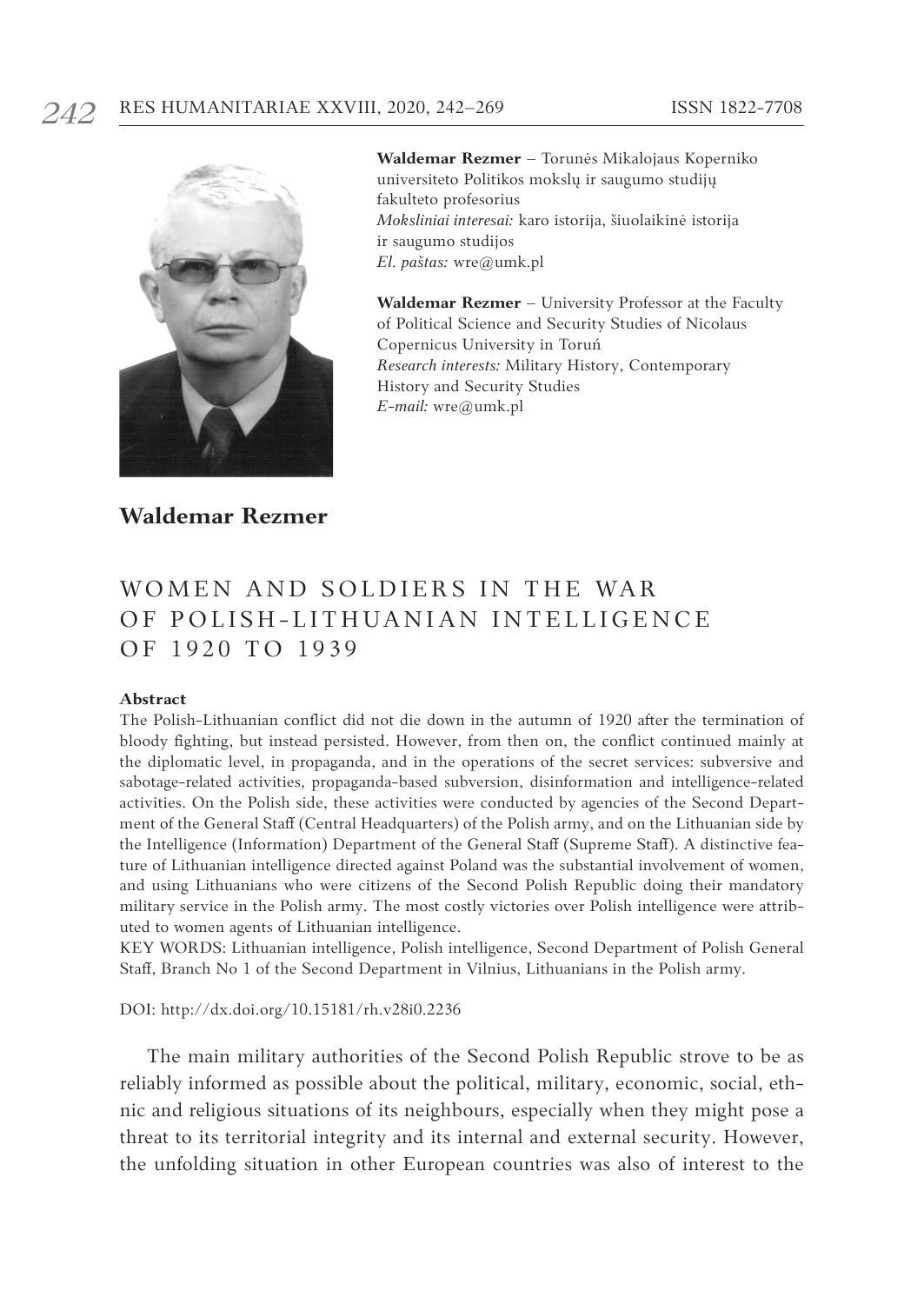Second Polish Republic, because an awareness of their external and internal policies, and of their military and economic potential, facilitated representing and securing the interests of Poland and its citizens abroad. It also facilitated taking effective information and propaganda-related actions, as well as supporting and securing Polish economic interests, while strengthening cooperation with Poles living abroad.

There is a set of records in the Central Military Archives in Warsaw of the Second Department of General Staff (from 1928 onwards, of the Supreme Staff) of the Polish army, with 7,838 archival records.<sup>1</sup> This is the largest collection of records of Polish intelligence in the interwar period. The majority are documents of the Second Department transported from Warsaw by the Germans, only to be found after the Second World War in Gdańsk-Oliwa, and reclaimed in the Sixties from the archives of the USSR, and eventually repossessed from archive institutions of the Ministry of Internal Affairs operating under the People's Republic of Poland and from the Military Information Services.

The archive materials were amassed in the interwar period by branches dealing with internal and external intelligence, with counter-intelligence, behind the lines sabotage, cryptography, and the analysis of foreign armed forces and military foreign affairs. They paid much attention to the most dangerous neighbours of Poland: Soviet Russia (the USSR) and the Weimar Republic (the Third Reich). Information was collected applying all possible methods and using all possible sources, whether legal or involving the secret services. The information in question was provided by units of the Second Department and branches of the Ministry of Internal Affairs (Civil Police,<sup>2</sup>) Border Patrol<sup>3</sup> and Border Protection Corps<sup>4</sup>), the Ministry of Foreign Affairs,<sup>5</sup> and other ministries. Many pieces of information were acquired by Polish intelligence thanks to its cooperation with the secret services of other countries. Its cooperation with Romania, France and the Baltic countries (Latvia, Estonia and Finland) was rather close and systematic. On the other hand, its cooperation with some partners (such as Japan, Turkey and Persia) was only occasional.

<sup>1</sup> Informator o zasobie archiwalnym Centralnego Archiwum Wojskowego. ed. N. Bujniewicz, Warszawa 2008, p. 71.

<sup>&</sup>lt;sup>2</sup> For more on this issue, see: A. Misiuk, Policja Państwowa 1919-1939. Powstanie organizacja kierunki działania, Warszawa 1996; H. Skrzeczowski, Współdziałanie wojskowych służb infor-

macyjnych z Policją Państwową w II Rzeczypospolitej, Toruń 2002. 3 H. Dominiczak, Granica wschodnia Rzeczypospolitej Polskiej w latach 1919-1939, Warszawa 1992.

<sup>4</sup> For more comprehensive treatment of this issue, see: M. Jabłonowski, J. Prochwicz, Wywiad Korpusu Ochrony Pogranicza 1924-1939, Warszawa 2003/2004.

<sup>5</sup> A. Pepłoński, Wywiad a dyplomacja II Rzeczypospolitej, Toruń 2004.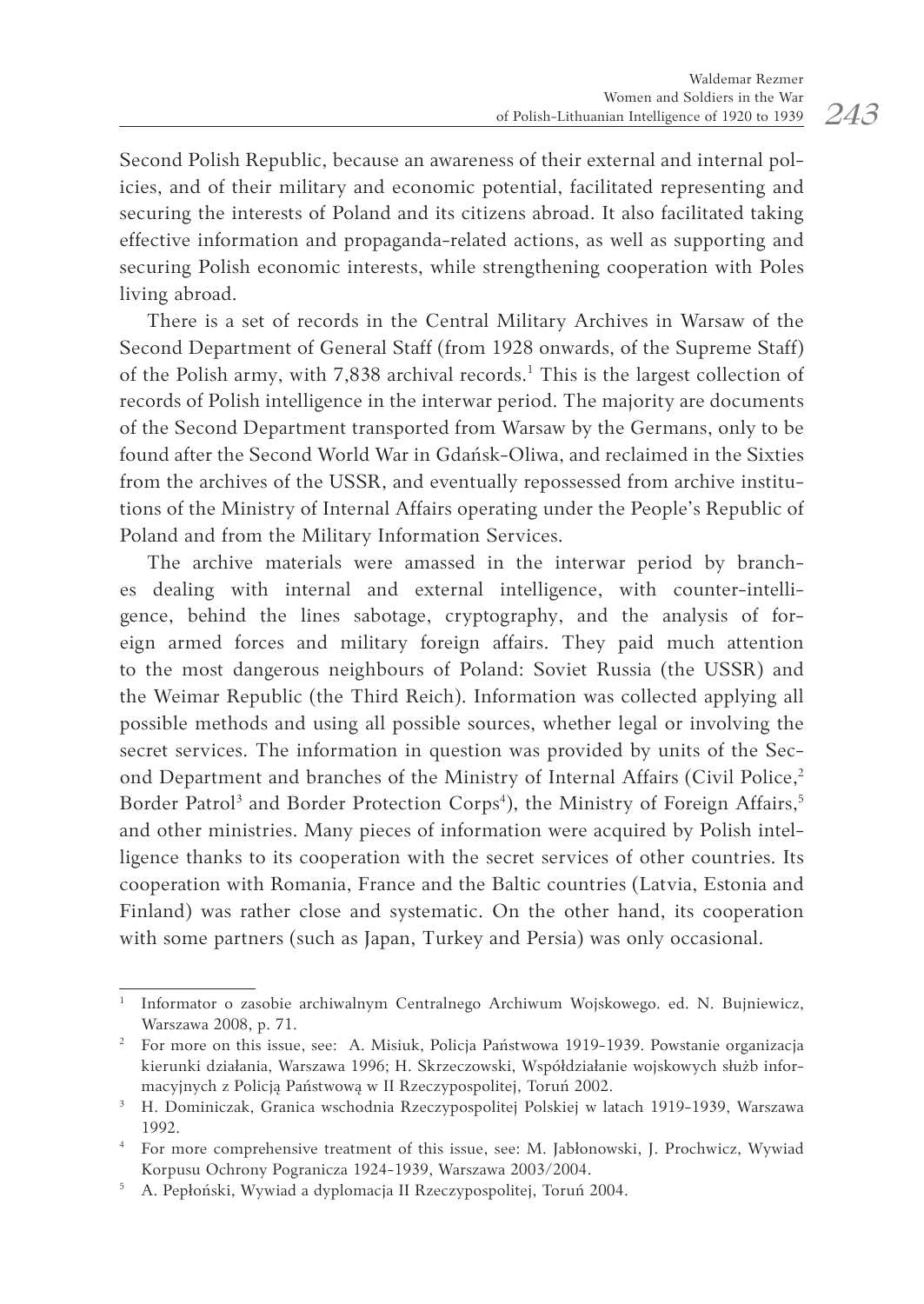Apart from reports by Polish civilians and military diplomats, and the material acquired via traditional covert human intelligence, the national and local press, and all sorts of publications issued in states of interest to Polish intelligence, were permanently analysed.

Despatches, reports and notifications were subsequently analysed in the Second Department, and all sorts of reports, accounts, statements, notices and lists, as well as data, were drafted. Attention was paid not only to military issues, but also to political, economic, social, ethnic and religious issues. The condition of railway, road and water transport, the living conditions of local inhabitants, and the public mood, were also taken heed of. Some of the most important documents studied by the staff of the Second Department were the regularly issued Komunikaty Informacyjne (Information Notes). The bulletin first had a wide circulation, it went to many people in senior military positions and nonmilitary posts responsible for external and internal security-related issues. From 1926, the circulation was more limited. Komunikat Informacyjny reached only those in the most important positions in the armed forces; for example, among others, the minister and vice-ministers of military affairs, the general inspector of the armed forces, the inspector of the army, the chief of the General Staff (Supreme), his deputies, the chiefs of particular departments of the General Staff, corps district commanders, the chief of Navy Command, and, for internal purposes, the Second Department of the General Staff.

A territorial conflict over the Vilnius region (Vilniaus kraštas) and the Suwałki region (Suvalkų kraštas) made it the case that throughout the interwar period, Polish intelligence also watched Lithuania, its southeast neighbour, closely. What aroused special interest was Lithuania's military (and war-related) potential, its internal political and socio-economic situation, and its actions in the international arena. However, acquiring information presented many problems. The main burden, therefore, was the absence, up to the spring of 1938, of Polish diplomatic representation and of a military attaché there. Neither were there other official or semi-official representations, such as trade, telecommunications, press-related or cultural ones. The lack of legal and official access to original Lithuanian sources, whether governmental, military, administrative or economic, forced information to be acquired in a direct way, by taking advantage of representatives of other countries accredited in Kaunas. Relevant information was also provided by Polish diplomatic missions in states neighbouring the Republic of Lithuania. What played a particularly significant role were the representation in Riga and the consulates in Daugavpils and Liepāja in Latvia, and consulates in Kaliningrad and Olsztyn in German East Prussia.<sup>6</sup> In Riga, there

<sup>6</sup> W. Skóra Wojciech, Służba konsularna Drugiej Rzeczypospolitej. Organizacja, kadry i działalność, Toruń 2006, p. 884.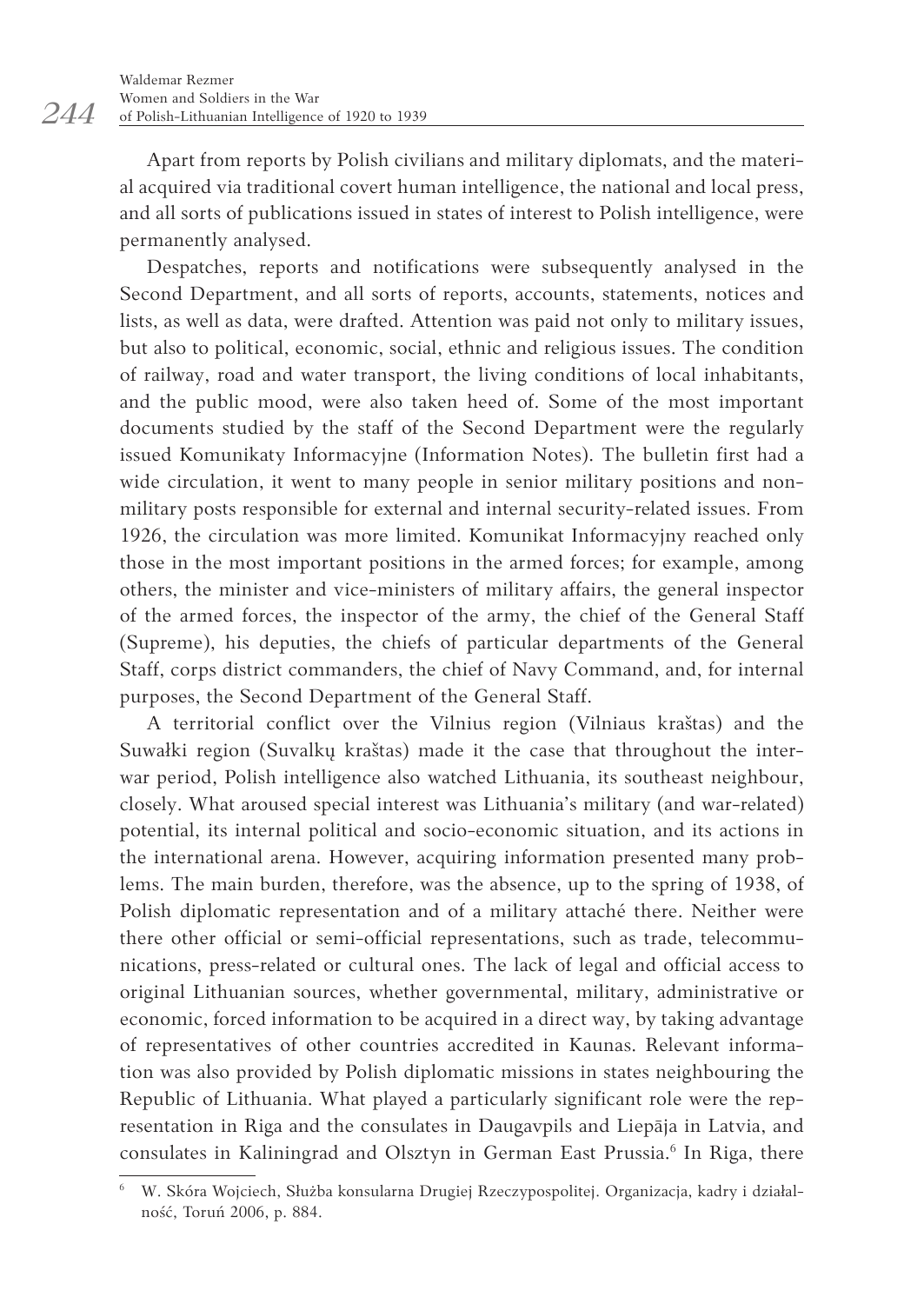was an accredited Polish military attaché, whose task, apart from collecting information on Soviet Russia, was also to observe Lithuania. He kept in touch with officers of Latvian intelligence, and received relevant information from them. He subsequently forwarded the information to Warsaw. For instance, in 1925, the information in question was equivalent to material illustrating fighting the communist movement in Lithuania.<sup>7</sup>

Traditional covert human intelligence obtained by branches and intelligence posts of the Second Department of the General Staff and those under the Ministry of Internal Affairs was also made use of: the Civil Police (especially the police stations in Suwałki, Grodno, Białystok, Švenčionys, Vilnius, Trakai and Braslaw), Border Patrol, and Border Protection Corps, from 1924 responsible for the security of the eastern border of the Second Polish Republic.<sup>8</sup>

What follows from the analysis of the preserved documents of the Second Department of the General Staff is that the greatest number of the most significant documents pertaining to Lithuania was provided by Vilnius Branch No 1. The reason is that it had at its disposal a large network of stationary and mobile agents and intelligence posts. Branch No 1 in Vilnius cooperated closely with the intelligence spot 'Nord', located in Riga, the centre of attention of which was, apart from Soviet Russia, northern Lithuania. From the mid-1920s, Branch No 1 took advantage of the assistance provided by the Intelligence Agency of the 6th Brigade of the Border Protection Corps (KOP) in Druskininkai, the latter being oriented towards the observation of areas around the border. Its operations were exceptionally effective. After all, the KOP secret service network had numerous agents and informers.<sup>9</sup> An agent was a person who, either for money or not, deliberately shared relevant information, with their cooperation with an intelligence body being permanent or supposed to be permanent. In short, the main difference between an agent and an informer consisted of the fact that the agent provided his services continuously, with his work being somehow guided, whereas the services provided by an informer were only used on an interim basis.

A substantial obstacle to the functioning of the Polish Intelligence Agency was the fact that martial law was in place in the Republic of Lithuania until the summer of 1926. Broad prerogatives granted at that time to the Lithuanian se-

<sup>7</sup> See, for example: Centralne Archiwum Wojskowe (CAW), Oddział II Sztabu Generalnego [Central Military Archives, the Second Department of the General Staff] (Oddz. II Szt. Gen.), sygn. [reference symbol of the documents] I.303.4.1772.

<sup>8</sup> For more on this issue, see: M. Jabłonowski, J. Prochwicz, Wywiad Korpusu Ochrony Pogranicza 1924-1939, Warszawa 2002/2003; J. Widacki, Wywiad litewski w latach trzydziestych XX wieku jako przeciwnik wywiadu Korpusu Ochrony Pogranicza, "Wojskowy Przegląd Historyczny' 1995, No 3–4, pp. 85–94.

<sup>9</sup> For a list of 302 agents detained in Lithuania in the period 1921–1939, see: A. Anušauskas, Lietuvos slaptosios tarnybos (1918-1940), Vilnius 1993, pp. 326–329.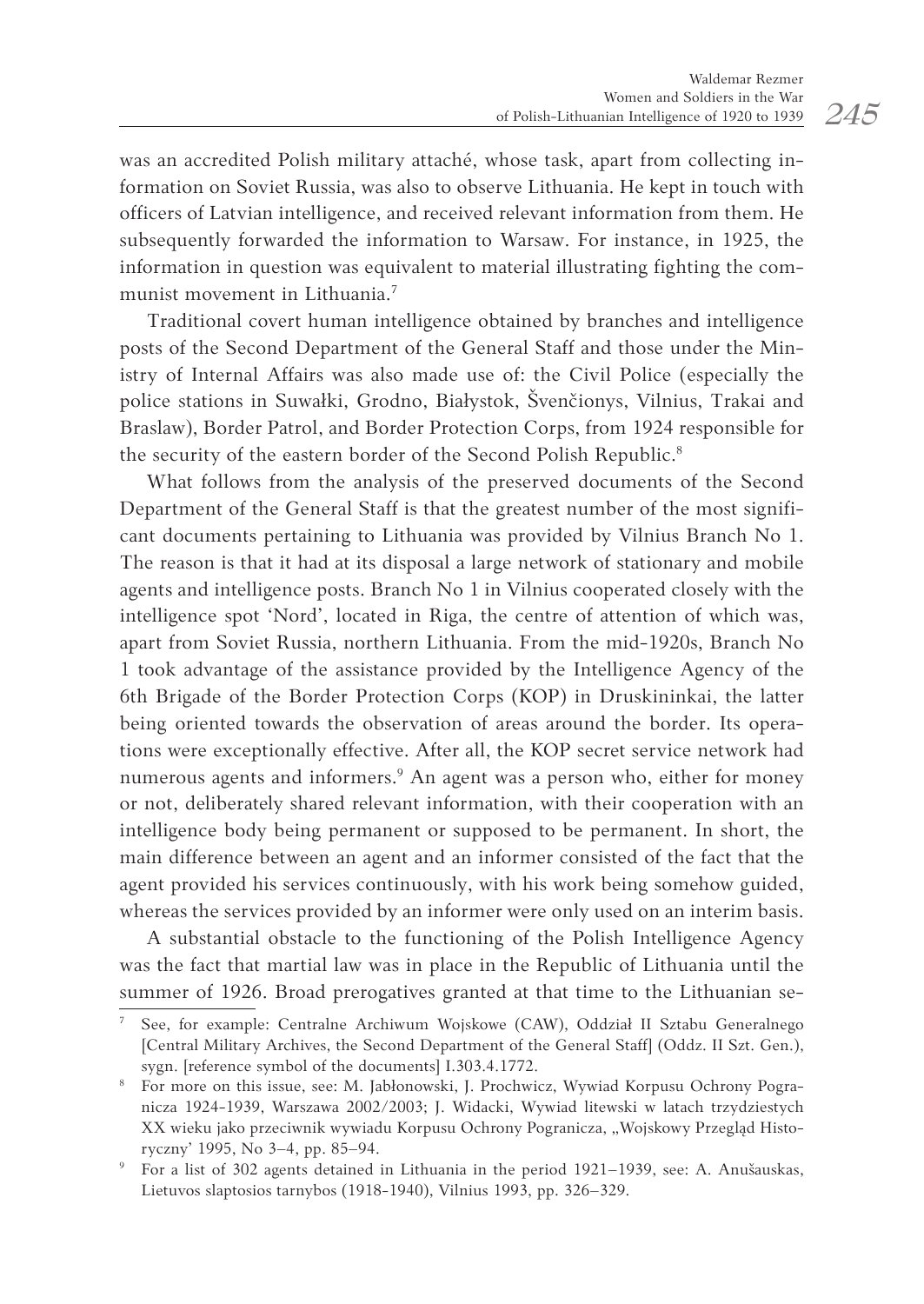cret services enabled them to conduct effective operational actions, and to exert counter-intelligence-based control over the area of the state, and also to monitor closely the Polish minority. Despite these difficulties, the Intelligence Agency of the 6th Brigade of KOP worked very efficiently, sending weekly reports and quarterly information notes with information on the Lithuanian border police, on the deployment of armed forces, their arms and equipment, the development and modernisation of military facilities, significant events occurring around the border, on the organisation, composition, armament and equipment of the Lithuanian Riflemen's Union (Šauliai), and on training agendas and the proceedings of exercises. For example, in 1935, the training agenda was intercepted, elaborated by Lieutenant-Colonel Jonas Kazitėnas-Kaziutis, acting commandant of the Riflemen's Union.<sup>10</sup>

The information acquired by the KOP intelligence agency and by posts of the Civil Police was very valuable, albeit fragmentary. That is why officers of Polish intelligence tried to penetrate the command structure of the Lithuanian army to look for secret documents. The aim was achieved several times: for example, orders issued by the Ministry of National Defence (Krašto Apsaugos Ministerija) in 1922 were intercepted. On their basis, one could reconstruct precisely personnel changes in the entire Lithuanian army. Many organisational and personal commands issued by the 2nd Infantry Division in 1923 were also obtained, among which were commands issued by the regiments making up the division.<sup>11</sup> On the other hand, in 1924, one managed to make copies of the 3rd and 5th regiments of the infantry.12

What was also methodically analysed were Lithuania's national and local press and thematic publications (such as books, brochures and textbooks). Information acquired occasionally from accidental, and mainly unwitting, informers or civil refugees, smugglers or fugitives from the Lithuanian army crossing the Polish border, was also much used.

Polish intelligence was interested in virtually everything that pertained to Lithuanian affairs. That is why what was obtained was truly motley material: all sorts of reports (many notifications issued by agents), periodically drafted statements and notes pertaining to the politico-military, social and economic situation in Lithuania, current reports coupled with extended lists and data related

<sup>10</sup> CAW, Oddział II Szt. Gen., I.303.4.5344, Program wyszkolenia rekruckiego i wyszkolenia szaulisa zatwierdzony przez płk. Szt. Gen. S. Raštikisa, szefa Sztabu Najwyższego 8 I 1935 r [The programme for training recruits and training of Šauliai approved of by Colonel of the General Staff S. Raštikis, the chief of the Supreme Staff].

<sup>11</sup> P. Łossowski, Stosunki polsko-litewskie 1921-1939, Warszawa 1997, p. 203.

<sup>&</sup>lt;sup>12</sup> CAW, Oddz. II Szt. Gen., reference symbol of the documents I.303.4..1768.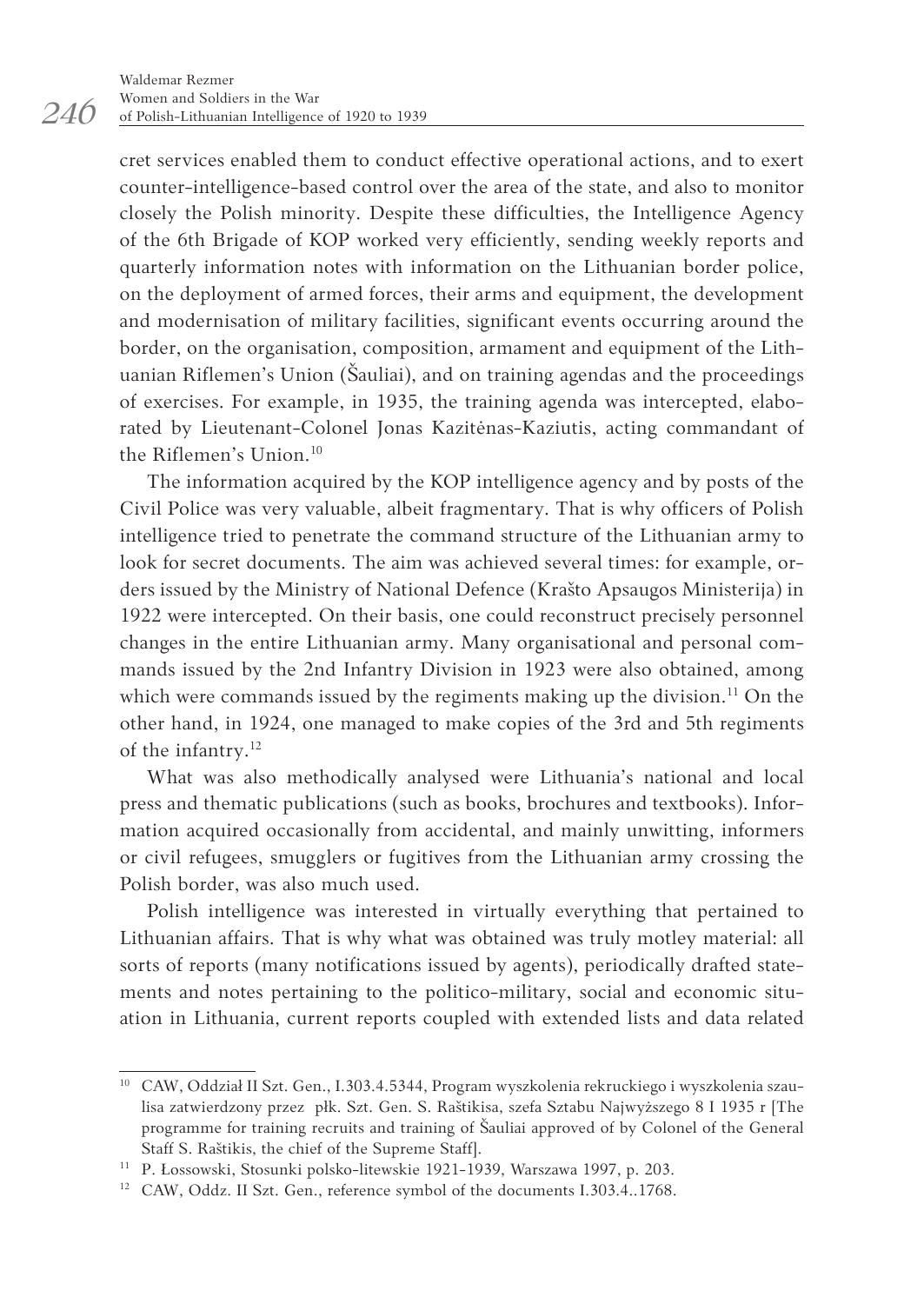to the Lithuanian army (*ordres de bataille*), border police, security service police and even criminal police, with the data being prepared on the fly.<sup>13</sup>

The collected data was then forwarded to the Office of Records and Studies of the Second Department of the General Staff, where it was merged, analysed and elaborated. Secret information notes and completed (updated) *ordres de bataille* of the Lithuanian army were drafted on their basis.<sup>14</sup> Each information note was divided into several sections: the internal situation of Lithuania (which in turn encompassed the operations of political parties and social organisations, relations between the government and the opposition, the situation of national minorities, changes in personnel in the highest state authorities, administration and education), the international situation in Lithuania (including, in particular, relations with Germany, the USSR, the Baltic States, Czechoslovakia and the League of Nations), and the economic and military condition of Lithuania.

From time to time, officers of the Second Department prepared more extensive synthetic elaborations, to be distributed in the form of paperback brochures. Their purpose was to forward, first and foremost to the officer corps of the Polish army, information about the overall structure of Lithuanian military relations, and the most important political and economic affairs in the country.

The first such brochure came out in March 1925, and bore the title *Wojsko litewskie* (The Lithuanian Army).<sup>15</sup> Its authors wrote that the brochure was a result of the information amassed up to the autumn of 1924, and simultaneously issued a disclaimer that the information may diverge from the actual state of affairs. That is why they declared that events in Lithuania would still be closely watched and subject to investigation by the General Staff, and the results would be further issues of the brochure, with forthcoming issues expected to be possibly corrected and expanded.<sup>16</sup> There were two appendices attached to the main body of the text of this information brochure, a map of Lithuania with the deployment of military units and of platoons of Šauliai marked.<sup>17</sup> In 1934, the Second Department of the General Staff of the Polish army presented the next study, called *Położenie polityczne, gospodarcze i wojskowe Litwy* (The Political, Economic and Military Situation of Lithuania).<sup>18</sup>

<sup>&</sup>lt;sup>13</sup> See, for example: Centralne Archiwum Wojskowe w Warszawie (CAW), Oddział II Sztabu Generalnego (Szt. Gen.), I.303.4.5344, Meldunek wywiadowczy nr [Intelligence report no] 1/36, załącznik nr [appendix no.] 23 of 30 IV 1936 r.

<sup>&</sup>lt;sup>14</sup> See, for example: CAW, Oddz. II Szt. Gen., sygn. [reference symbols of the documents] I.303.4.1788; I.303.4.1851; I.303.4.5161; I.303.4.5163. 15 Wojsko litewskie. Opracował Oddział II Sztabu Generalnego, Warszawa 1925.

<sup>16</sup> Ibidem, p. 1.

<sup>17</sup> Ibidem.

<sup>&</sup>lt;sup>18</sup> Russian State Military Archive (Российский Государственный Военный Архив - RGWA), Storage Centre of History and Documentary Collections in Moscow (Центр Хранения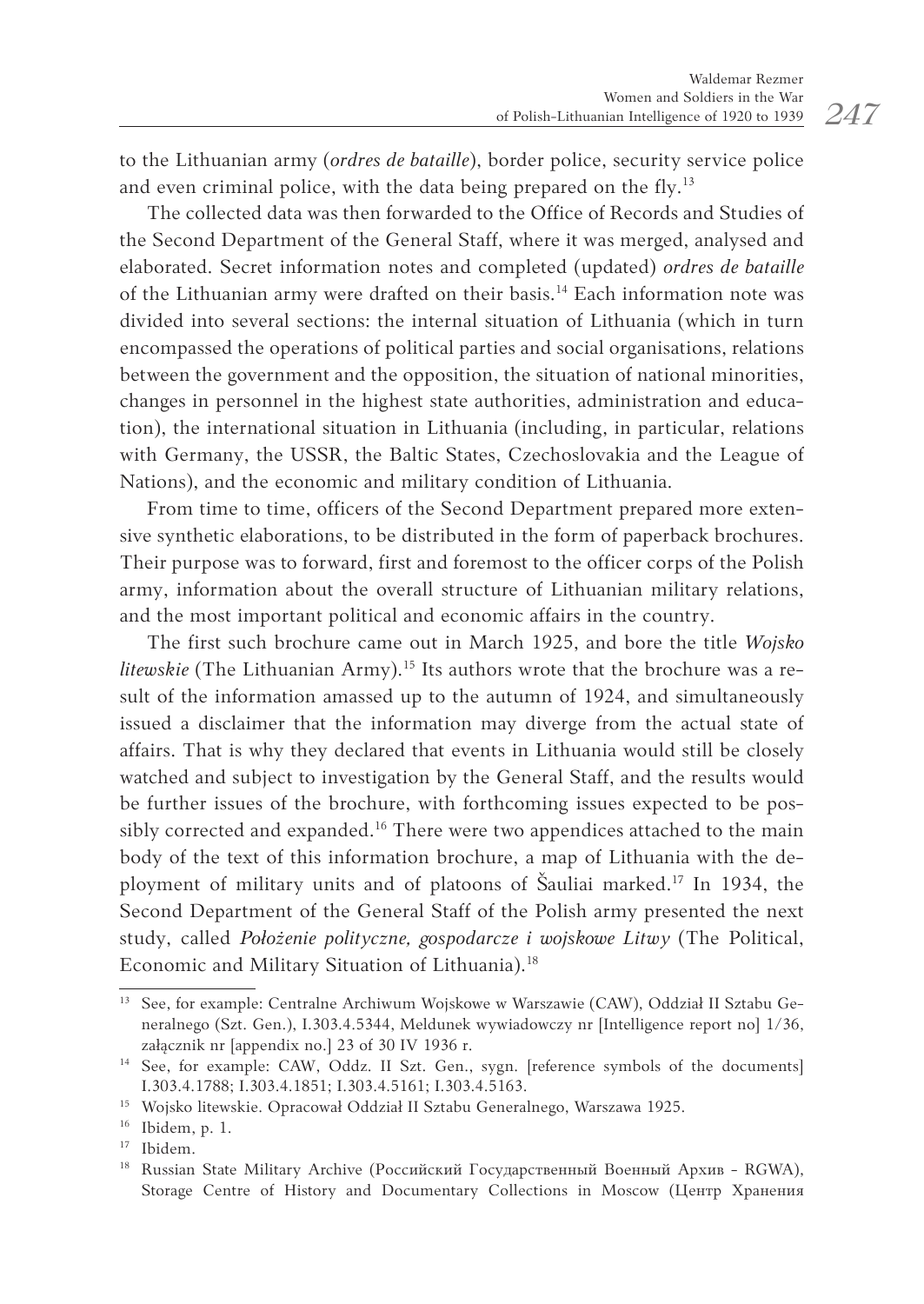In 1935, the Third Department (Instructional-Operational) of the General Staff in operational and strategic studies made an effort to specify potential actions by Lithuania in case of war. After an analysis of the political and military contingencies, it came to the conclusion that: 'The possibility of Lithuania standing up alone to Poland is completely improbable. It is feasible only given our conflict with USSR or with the Germans. Lithuania would join a war only if there were any marked successes in military operations.'<sup>19</sup>

Just in case, more narrow, selected problems were synthetically elaborated. For instance, in the period 1927 to 1928, there appeared reports and studies of branches No 1 in Vilnius and No 2 in Warsaw, as well as of the post 'Nord' pertaining to Polish-Lithuanian relations between 1920 and 1928, the *ordre de bataille* of the Lithuanian armed forces, Lithuanian-Soviet cooperation, the upheavals in Lithuania in December 1926, the activities of the Lithuanian minority, and German intelligence in Lithuania.<sup>20</sup>

Many important bits of information were provided by the Polish intelligence post in Wolne Miasta Gdańsk (the Free City of Danzig, WMG), which launched its operations at the turn of February and March in 1920. First, it bore the cryptonym Biuro Wywiadowcze w Gdańsku (Intelligence Bureau in Gdańsk, BWG), and then became Branch No 2 of the Second Department of the General Staff of the Polish Army (the only such post located outside Polish state borders).<sup>21</sup> For ten years, it was a focal point of Polish military intelligence oriented towards northeast Germany and WMG. Its task was to observe German East Prussia and the Duchy of Pomerania, and the area of WMG. Due to the idiosyncratic situation of WMG, keeping an eye on German contacts with Soviet Russia and Lithuania was one of the tasks of the intelligence post in Gdańsk.

In 1925, it was renamed Branch No 7, and then started to use the expressions BIG (Biuro Informacyjne w Gdańsku, Information Bureau in Danzig) and Referat Informacyjny Wydziału Wojskowego Komisariatu Generalnego Rzeczypospolitej w Gdańsku (KGRPG, Military Department Information Section of the General Headquarters of the Republic in Gdansk).<sup>22</sup> The renaming was not only a formal move, it was also substantive. After all, from that moment, the

Историко-Документальных Коллекции – CPH-DK) in Moscow, f. 308, op. 3., t . 295, Położenie polityczne, gospodarcze i wojskowe Litwy [Political, economic and military situation of Lithuania]. Elaborated by. Oddz. II Sztabu Głównego. 1934 r.

<sup>19</sup> RGWA–CPH-DK, f. 473, op. 1., t 98, Możliwości i warunki wojny [Possibilities and Conditions of War]. Oprac. Oddz. III Sztabu Głównego. 1935 r., p. 13.

<sup>20</sup> CAW, Oddział II Szt. Gen., sygn. I.303.4.1792.

<sup>&</sup>lt;sup>21</sup> For more on this issue, see: W. Skóra, Pierwsze lata działalności polskiego wywiadu wojskowego w Wolnym Mieście Gdańsku (1920-1925), 'Zapiski Historyczne' 2005, vol. 1, pp. 55–65.

<sup>22</sup> Skóra Wojciech, Działalność gdańskiej ekspozytury polskiego wywiadu wojskowego w latach 1920-1930 (Pomorze Zachodnie, Prusy Wschodnie i Wolne Miasto Gdańsk), Poznań 2011,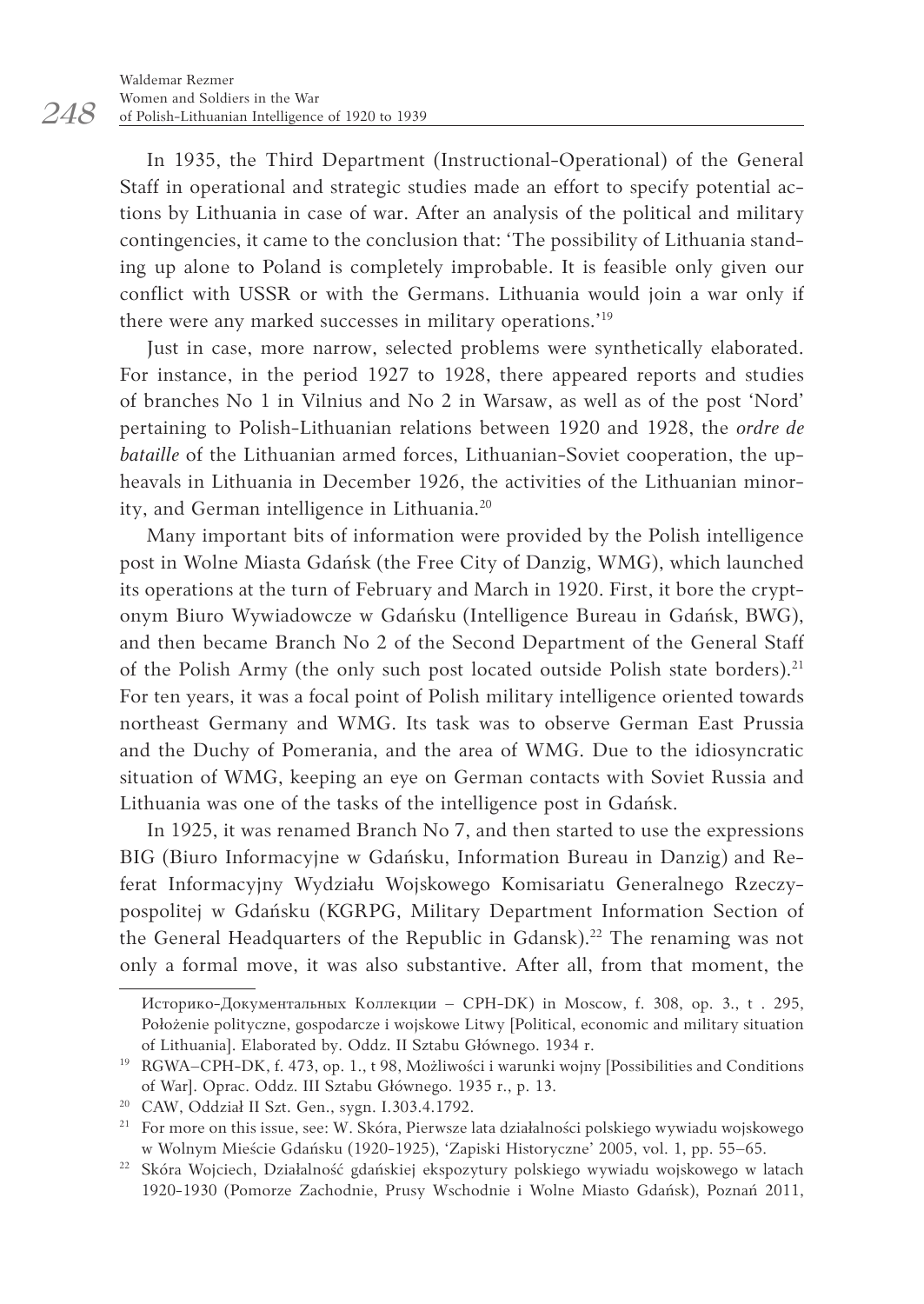post in Danzig concentrated its efforts on reconnaissance of the terrain of Wehrkreis I (Kaliningrad) and of Wehrkreis II (Szczecin), that is, East Prussia and the Duchy of Pomerania, respectively. However, this was only a supplementary task: it amounted to a mere complement of the work conducted by Branch No 2 in Warsaw and Branch No 3 in Poznań.<sup>23</sup>

The area of the Free City of Danzig was particularly favourable for conducting intelligence-related operations. This was not only due to its geographical location, or transport-related considerations (a large sea and inland port, an important railway and road junction) and the ease of travelling to WMG, but also due to legislation in Gdańsk which did not provide for punitive sanctions for espionage. For that reason, in the WGM area, great operativeness was exhibited not only by Polish and German intelligence, but also by other special services: Soviet, Lithuanian, British and even nationalist Ukrainian organisations, and the secret services of Russian emigrés.<sup>24</sup>

The most important intelligence post of the branch in Gdańsk in the 1920s involved in the reconnaissance of Lithuania was the officers' post in Kaliningrad. It was Post No 1 operating in the period 1922 to 1926, and bearing the cryptonym 'Roman',<sup>25</sup> first run by Mieczysław Pogorzelski, and subsequently by Lieutenant Marian Skorupa. In the period 1926 to 1928, its cryptonym was renamed from 'Roman' to 'O.6', and subsequently to (interchangeably) 'Ribbentrop', 'Riebentropp', 'Z.2', with the post being run by Marian Skorupa, who was promoted to captain.<sup>26</sup>

In the post 'Roman' in Kaliningrad, a study (the author or co-author of which was Lieutenant Skorupa) was released which presented the organisation, tasks and methods of the functioning of Lithuanian intelligence oriented towards Poland in a synthetic manner:

The main attention of Lithuanian political and military intelligence is directed, first and foremost, against Poland. What is of secondary interest is the observation of German areas.

The military intelligence aims mainly at unearthing Polish mobilisation plans, which were allegedly elaborated in numerous variants. What was scheduled as a subsequent task for Lithuanian intelligence was the following: unearthing secret

p. 57–58; A. Szymanowicz Adam, Na tajnym froncie polsko-niemieckim. Polski wywiad w Prusach Wschodnich 1918-1939, Gdynia 2013, pp. 160–161.

<sup>23</sup> Skóra Wojciech, Działalność gdańskiej ekspozytury polskiego wywiadu wojskowego..., p. 58.

<sup>24</sup> Ibidem, s. 20.

<sup>&</sup>lt;sup>25</sup> For this post, three agents provided their services, whose monthly salary amounted to 70 USD. Ibidem, p. 59.

<sup>26</sup> Ibidem, p. 77.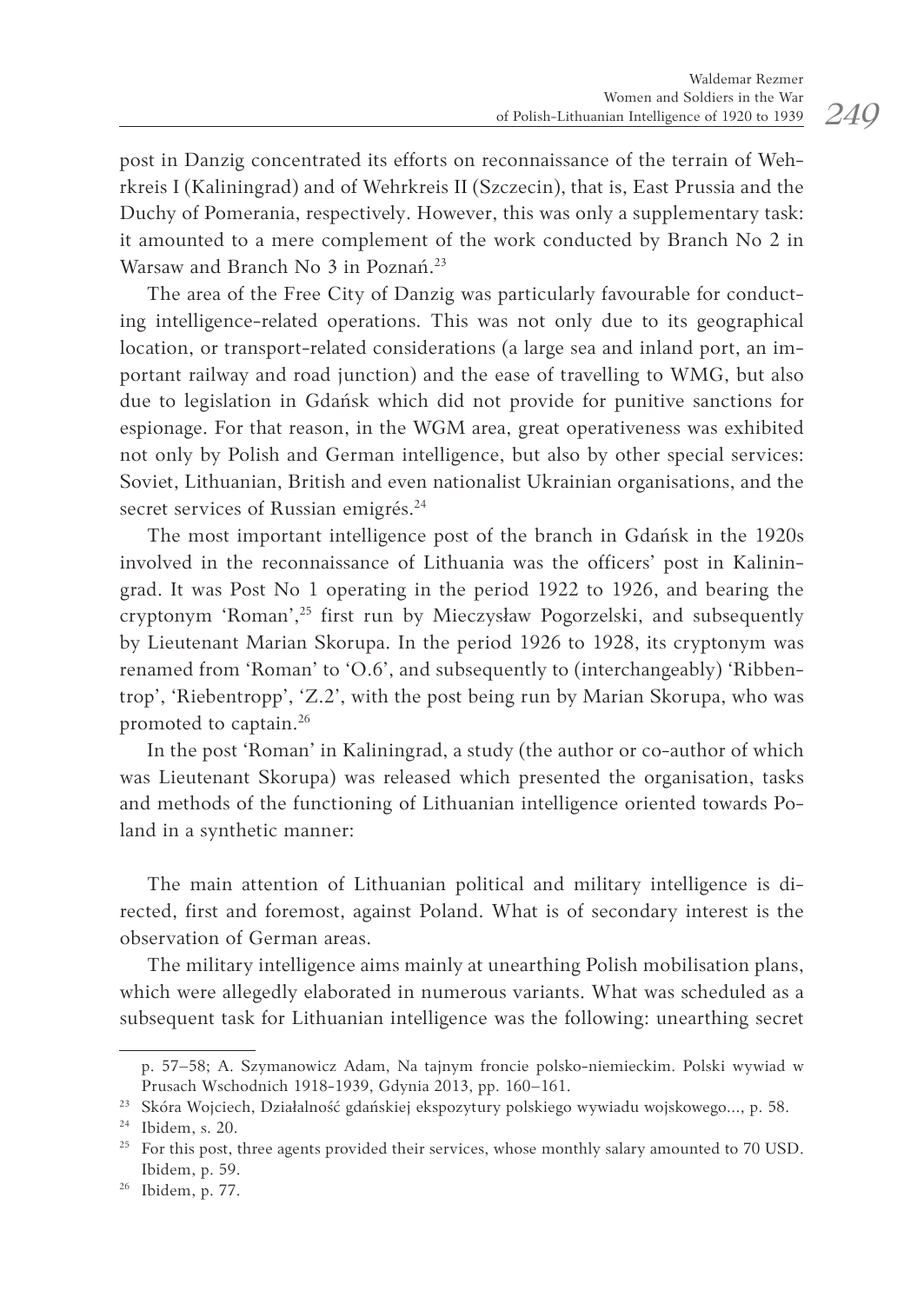commands pertaining to the organisation of the Polish army, its armament, making fortification plans in the Vilnius belt, and the observation of Polish ammunition stocks in Gdańsk.

With reference to this last issue, the intelligence agency of the General Staff in Kaunas has recently sent special intelligence officers to Gdańsk and Gdynia for a permanent sojourn, whose exclusive task is to keep an eye on unloading military transport in these ports. The names of these intelligence officers are yet unknown; however, the fact is that they are equipped, just like many others, with Lithuanian passports.

With respect to the intelligence service oriented at Germany, Lithuanian intelligence, due to the necessity of sustaining friendly relations with the Germans, conducts these operations very cautiously, and confines itself mainly to unearthing information pertaining to new inventions introduced in the Reichswehr, and to acquiring information on the condition and development of the army of rightwing organisations in East Prussia, and on the contacts of these organisations with various staff of the Reichswehr.

The head of the intelligence office of the Lithuanian General Staff is Major Užupis, $^{27}$  a man of average intelligence. A section of Polish intelligence is run by Major Jaksztas,<sup>28</sup> the German one by Lieutenant Krantas.<sup>29</sup>

Lithuanian intelligence directed at Poland cooperates closely with the corresponding German intelligence, and in this respect there is an ongoing exchange of material of interest to both of these parties. Lithuanian intelligence bodies willingly enable German intelligence officers to cross the former's border on their way towards Poland more easily. Contact with the Germans in Kaunas was kept mainly by Captain Klein,<sup>30</sup> who remains an official of the German deputation. One of the most active intelligence officers under Captain Klein is Woroboras, a Ukrainian, who often crosses the green border heading for Vilnius.

<sup>27</sup> Antanas Užupis.

<sup>28</sup> Antanas Jakštas.

 $^{29}$  In fact, there was no officer with this name in the Lithuanian officer corps.  $^{30}$  Captain Joachim Klein ran a German intelligence post in Kaunas (cryptonym Likogu), which reported to the Asto (Abwehr-Stabs-Offizier) office operating at the staff of the First Division of Reichswehr, and simultaneously at the First Wehrkreiskommando in Kaliningrad. The Asto office in Kaliningrad was run by Captain Denecke in the mid-1920s. See: A. Szymanowicz, Na tajnym froncie polsko-niemieckim. Polski wywiad w Prusach Wschodnich 1918-1939, Gdynia 2013, p. 63. Captain Klein was also most likely a messenger for the Asto office from Kaliningrad at the Lithuanian General Staff. See: J. Budrys, Kontržvalgyba Lietuvoje, New York 1967, p. 147; H. Kopczyk, Niemiecka działalność wywiadowcza na Pomorzu 1920-1933, Gdańsk 1970, pp. 146–147; W. Kozaczuk, Bitwa o tajemnice. Służby wywiadowcze Polski i Rzeszy Niemieckiej 1922-1939, Warszawa 1977, p. 157; A. Anušauskas, Lietuvos slaptosios tarnybos…, pp. 179–182, 189, 193.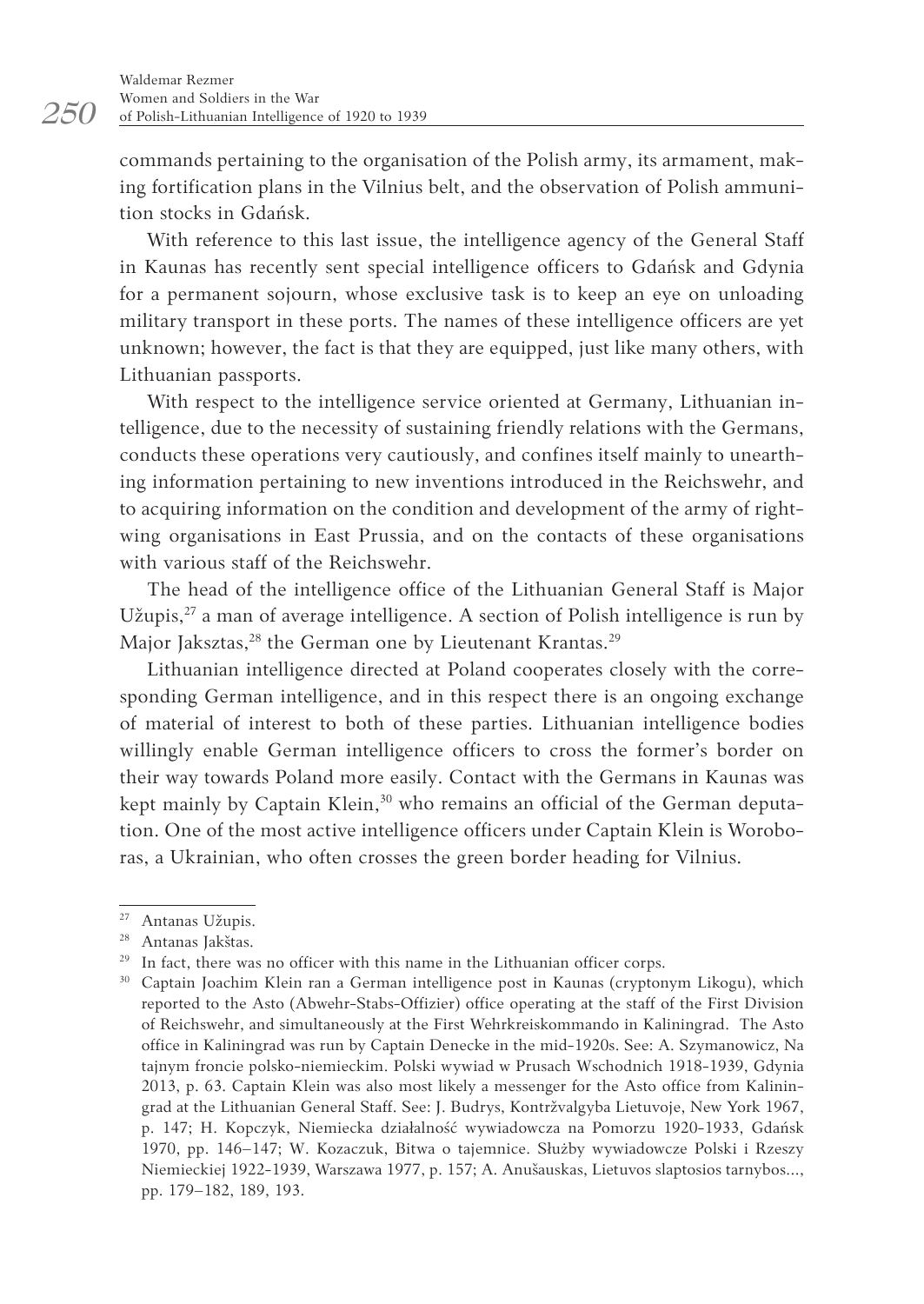In Klaipėda, contact with German intelligence is kept by the Lithuanian agentJosef Lemberg, originating from Kybartai. He collaborates with the following Germans: Frischmann, managing the Meyhoefer company in Klaipėda, Karl Jossesom, a bank clerk, Draeger, a clerical worker with the Memeler Bank, and Arendt, the owner of the tobacco company Krueger Oberbeck, Klaipėda. The residences of the above-mentioned companies serve as venues for German agents.

The Lithuanian political police directs its secret service operations at Poland similarly intensely.<sup>31</sup> The head of this police is Racys,<sup>32</sup> being directly subordinate to the Department of Public Security, which is in turn headed by Jakobas.<sup>33</sup> The central headquarters of the political police is located in Kaunas, and is divided into seven sections. In the political police bureau, apart from the heads of particular sections, 29 officials are employed, including the head of the chancellery Neuortas.

Kowno [Kaunas] in Lithuania is divided in terms of police-political administration into six circles, that is, so-called points. They are situated in Sauiai, $34$ Ponewez,<sup>35</sup> Mazeikini,<sup>36</sup> Uktegde,<sup>37</sup> Alita,<sup>38</sup> Wilkowyski<sup>39</sup> and a separate point in Klaipėda (Valstibynas<sup>40</sup> Policijos Skyriaus). The head of the political police in Klaipėda is Jonas Kazlauskas, whereas his assistant is Koceman.

Particular sub-units are subordinate to heads of districts. The former are scattered in a network all across Lithuania. In border districts, the network is more and more dense. Separate agents scattered all around the whole province are subordinate to individual sub-districts. The entity collaborating tightly with the political police is the Riflemen's Union, whose members act as informers for the police.

The head of the point of the political police in Klaipėda is Kazlauskas, who operates very actively, combating German right-wing organisations, Polish intelligence, the agents of which are allegedly flooding into Klaipėda, and with the operations of communists reputedly originating out of Tilžė.

The most active of Kazlauskas' agents are:

- <sup>34</sup> Šiauliai.
- <sup>35</sup> Panevėžys.
- <sup>36</sup> Mažeikiai.
- <sup>37</sup> Ukmergé.
- 38 Alytus.
- <sup>39</sup> Vilkaviškis.
- <sup>40</sup> Valstybės.

 $^{31}$  Była to Policja Polityczna (politinė policija).  $^{32}$  Antanas Račys.

<sup>&</sup>lt;sup>33</sup> A. Jakobas.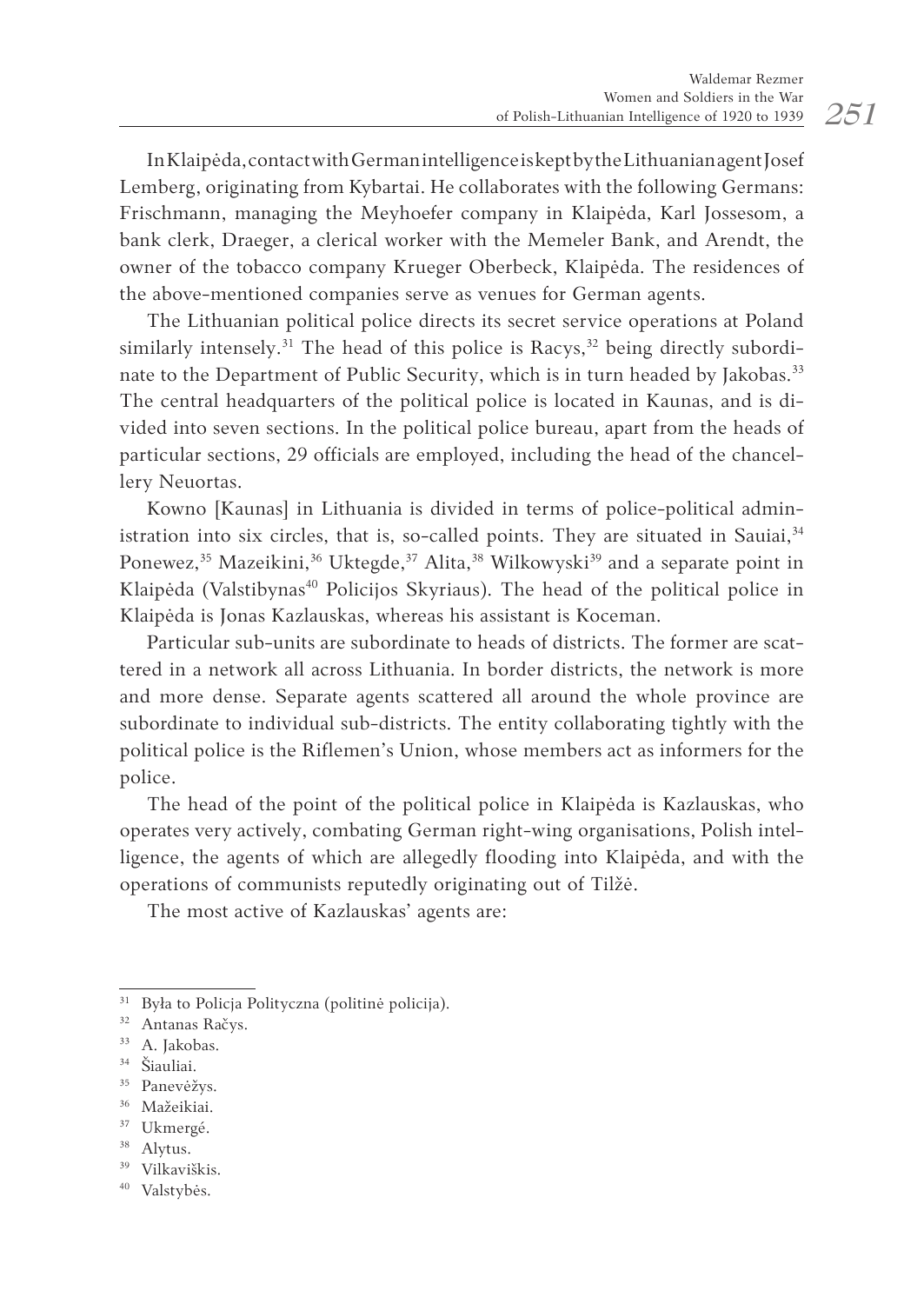Wasilkowski, a former Russian officer.<sup>41</sup> The deconspiration of the Polish intelligence agent Galin and his cohort is attributable to his provocation.<sup>42</sup> Wasilkowski has many acquaintances in Klaipėda, and contributes vital services to the Lithuanians.

The merchant Raszawitz uncovered the French intelligence agent and former Russian officer Sizich,<sup>43</sup> as well as Kupler, a German intelligence agent.

The owner of a newsagent's, Mering, running secret service operations among German right-wing organisations. He is often to be found at Kruger's cigarette warehouse, where briefings for Kazlauskas' agents take place.

Among the counter-intelligence agents of the political police, persons also worth mentioning include: Nudzielis, Sestakauskas, Geronis, Rudkauskas, Celkas and Kochas Jurgis.

In a Klaipėda post office, there is the so-called black office, the task of which is to monitor incoming mail.

<sup>42</sup> Włodzimierz Galin, a former Imperial Russian officer, was recruited for Polish intelligence by the cavalry captain Karol Dubicz-Penther, the head of the Intelligence Post in WMG. At the beginning of the 1920s, he succeeded in establishing an intelligence network in which officers of the Lithuanian army and members of the Lithuanian Riflemen's Union were to be found. Thus, in the mid-1920s, Polish intelligence acquired a deep insight into the condition of the Lithuanian armed forces. In the information gathered by Galin's network, many pieces therefore pertained to Lithuanian and Belarusian guerrilla operations in the area of the republic adjacent to Lithuania (in the Vilnius, Novogród and Suwałki regions), organised and financially and logistically supported by the authorities in Kaunas. The information was also related to the political, social and economic situation of Lithuania. Authorised by the chief of the Branch of the Second Department in Vilnius, Galin contacted and started negotiations with Wiaczesław Chmara-Razumowicz, one of the four commanders of insurgent groups under the Belarusian General Staff. This staff coordinated sabotage-related and subversive activities in Poland commissioned by the Lithuanian General Staff. It is still unknown by what means Wasilkowski managed to get in touch with Galin (perhaps one factor facilitating it was their common past in the Russian army). However, the effect of this acquaintance was to identify Galin's intelligence network and arrest its members in August 1924 (see: T. Gajownik, Tajny front niewypowiedzianej wojny. Działalność polskiego wywiadu wojskowego na Litwie w latach 1921-1939, Warszawa 2010, pp. 117–118). A. Anušauskas contends that whoever contributed to disclosing the intelligence-related operations of Galin was Captain Klein's agent Wagner (his real name was Breitgam), who in turn simultaneously worked as a secret service agent for the Lithuanian political police (see: Lietuvos slaptosios tarnybos…, p. 181). The possibility cannot be ruled out that he was actually Walter Bräutigam (nicknamed Władysław Brusow), a bureaucrat in the Lithuanian political police in Klaipėda. Galin and the members of his intelligence network were imprisoned in Kaunas. At his trial, Galing was sentenced to death, and the execution was carried out at the end of 1924. The

<sup>41</sup> Dymitr Wasilkowski, the son of Count Aleksander Koszuro-Wasilkowskiego, was an officer in the Imperial Russian army who joined the Lithuanian army. He served in the second platoon of an auto-battalion, which in January 1926 was transformed into an auto-company.

same fate most likely befell three other agents of Polish intelligence in his network. 43 Władimir Iwanowicz Sizych (Vladymiras Sizichas); for more on his intelligence-related activities, see: T. Gajownik, op. cit., pp. 131, 167–170, 178–180, 233–254.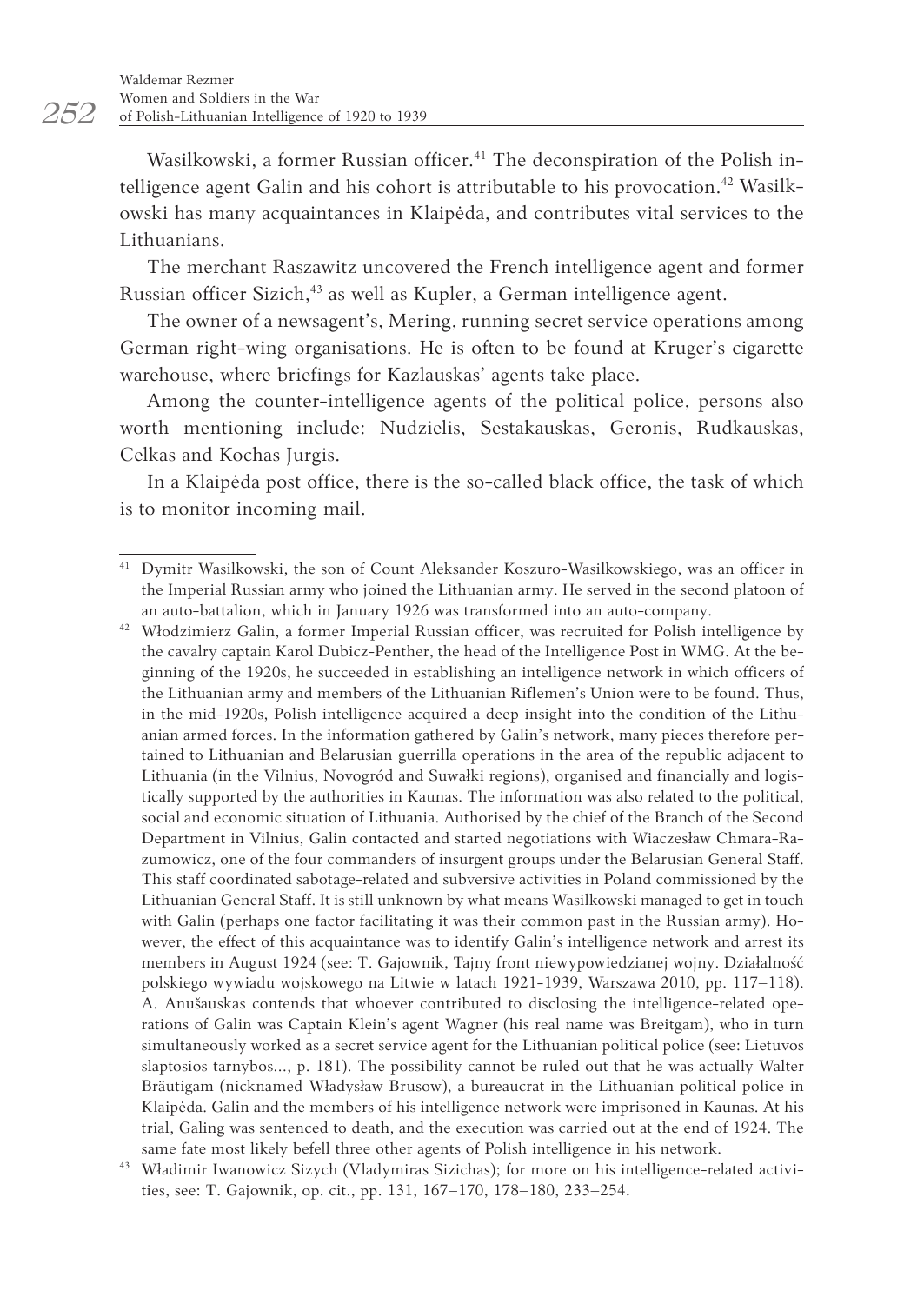The heads of the political police, like the heads of offensive intelligence, collaborate with one another in identifying Polish intelligence officers together with German activists inhabiting Lithuania, that is, with, among others, Chamier, Broedrich, Baumgaertl and Kelin, who often in their respective private letters underline both the ineptitude of the Lithuanian political police and the necessity of giving direct information to the police on existing hostile intelligence organisations.44

The characteristics of Lithuanian intelligence drafted by the Polish post in Kaliningrad corresponded with the reality to a large extent. After all, the tasks set for it, as well as the possibilities of performing them, were a derivative of Lithuanian military doctrine on one hand, and of quite scanty personnel and financial resources on the other. Kaunas realised the weaknesses of the fighting and military potential, and that is why the plans elaborated were of a defensive nature: the plan for a war with Poland (Plan 'L', standing for Lenkija), the plan for a war with the Germans (Plan 'V', standing for Vokietija), and the plan for war with both Poland and Germany (Plan 'L+V', standing for Lenkija and Vokietija). The main task of returning Vilnius (the Vilnius region) to Lithuania could only be successfully performed under favourable international conditions; that is, in the event of an armed conflict by the Republic with Soviet Russia or the Germans. These two states, for most of the interwar period, were perceived by the politicalmilitary administration of Lithuania as allies, proving to be of some assistance in realising the ultimate goal, regaining Vilnius from Poland.

Right up until the end of the 1930s, Poland was considered in Kaunas as the enemy number one. For that reason, in order to understand the Polish war potential and its operational plans, Lithuanian intelligence cooperated both with Soviet and German intelligence.

Cooperation with Soviet intelligence was pretty close, which is evinced by the fact that Lithuanian intelligence shared with the Soviet one its own network of agents (especially border smugglers) and the steps the former took in the area of Poland. What was also shared with Soviet intelligence was information acquired pertaining to Poland, with the information lying outside the area of interest of Lithuanian intelligence. An intermediary between Lithuanian and Soviet intelligence was the Soviet military attaché in Kaunas.<sup>45</sup>

<sup>44</sup> CAW, Oddział II Szt. Gen., sygn. I.303.4.7792, the report issued by 'Roman' post, 1925 r.

<sup>45</sup> J. Widacki, op. cit., p. 87.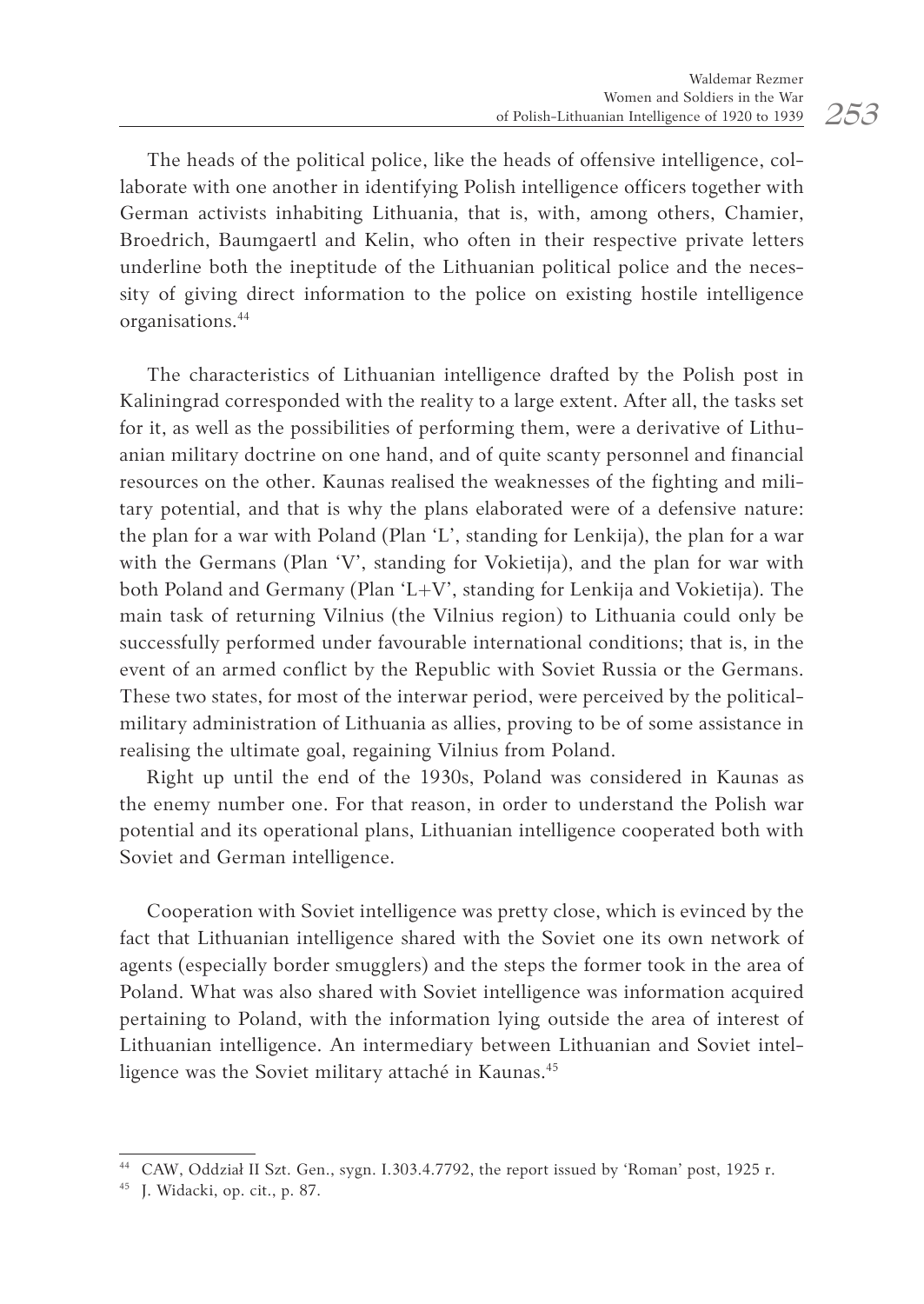Cooperation between Lithuanian intelligence and the German Abwehr, in their actions directed against Poland, commenced in the early 1920s, and involved sending to Poland citizens of Lithuania acting as intelligence agents, gathering information which was not only useful to Lithuanian intelligence but also of some interest to the Germans.<sup>46</sup> This changed only at the turn of the 1930s, when after the dissolution of independent Czechoslovakia, the administration of the Third Reich came to the conclusion that the time had come to raise the issue of Klaipėda (the Klaipėda region). It was only then that in Kaunas they realised that the Third Reich posed a real threat to Lithuania's territorial integrity.

The assumption for most of the interwar period that the most probable conflict would be an armed conflict with Poland, ensured that the main effort by Lithuanian intelligence was towards collecting information from areas bordering Lithuania: the Vilnius and Białystok districts. From a military point of view, it was the area of the Corps District Command (DOK) No 3 in Grodno (Gardinas): the largest garrisons were situated in Nowa Wilejka, Postawy (in Lithuanian Pastovys), Vilnius, Grodno, Augustów, Suwałki, Białystok, Grajewo, Vawkavysk (Valkaviskas), Lida (Lyda) and Mołodeczno (Maladzyechna). From 1924, the Polish-Lithuanian border was guarded by battalions and squadrons of the KOP 6th Brigade, and then of the Wilno (Vilnius) and (Grodno) KOP brigades.

Apart from purely intelligence-related tasks, the second most important one was to take counter-intelligence offensive actions; that is, discovering, working out and hindering (or even liquidating, if possible) the operations of the Polish secret services.

To effectively realise both these goals, Lithuanian intelligence kept recruiting informers among Lithuanians living in Poland, as well as among Poles residing in Lithuania, if not permanently then at least temporarily. The people recruited for intelligence-related work were preferably those most nationalistically inclined, and at the same time exhibiting desirable psycho-physical traits.<sup>47</sup>

From the early 1920s, Lithuanian intelligence boasted a fixed network of intelligence agents-residents, who were people who officially had permanent residence in Poland. Their task was to collect information from informers, and then to forward it to the central headquarters of Lithuanian intelligence, which was first the Intelligence Department (Žvalgybos Skyrius) of the General Staff, and later the First Information Department of the Supreme Staff (Informacijų Skyrius Vyriausiasis Štabas).<sup>48</sup> Informers were divided into permanent and temporary ones, with the latter forwarding information only once. There were unpaid

*254*

<sup>46</sup> Ibidem.

<sup>47</sup> Ibidem, p. 89.

<sup>48</sup> A. Anušauskas, Lietuvos slaptosios tarnybos…, pp. 114–115.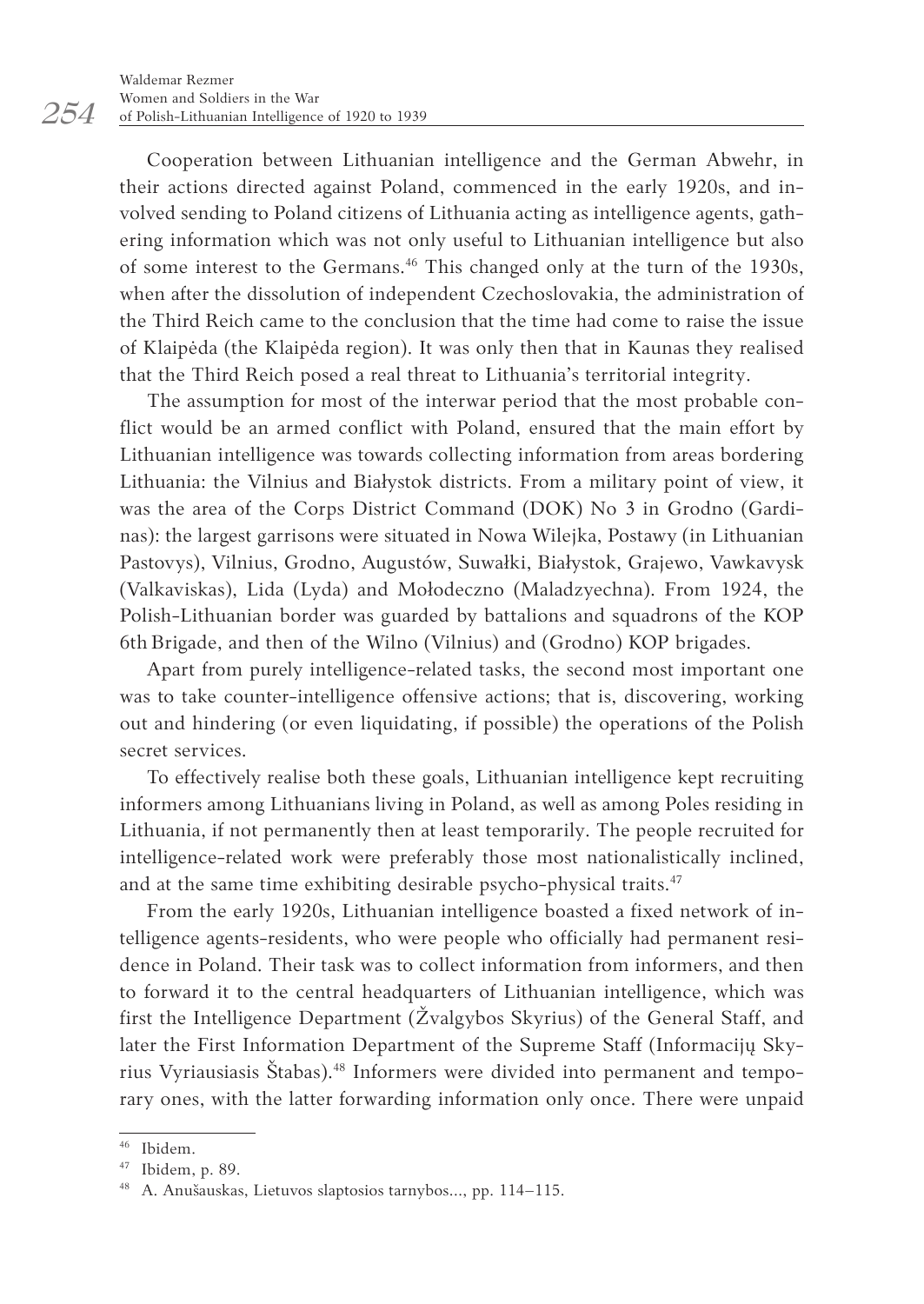informers working for Lithuanian intelligence without reward, as well as paid informers. Intelligence functionaries who illegally stayed in Poland in order to perform a specific task counted as agents. An important role was played by carriers, who kept in touch with residents and receivers of information in Lithuania. In the majority of cases, they had to cross the border illegally.

Information was normally gathered via simple methods, such as the observation of a targeted object, contact and conversations with persons at a given time on duty, or simply working in military, paramilitary organisations, the civil police and railway and state or local administration. What took considerably higher qualifications and skills was the realisation of goals pertinent to offensive counter-intelligence. After all, what was sought was access to Polish border intelligence and counter-intelligence posts, with the posts of interest conducting subversive and intelligence and propaganda-related operations in Lithuania.

A serious threat to Polish intelligence was posed by Lithuanian female intelligence agents. They delivered the most painful blows. The first female agents were hired for the secret services in the autumn of 1918. Liudas Gira, who was commissioned to create a Lithuanian military information service, designated about 20 women for this sort of work. He came to believe that 'they were in a privileged position to learn all the rumours in the city […] and on top of that, they seemed to be the greatest idealists, who could really work reliably and without any reward, but only for an idea …'<sup>49</sup>

Among them was Marcelė Kubiliūte  $(1898-1963)$ ,<sup>50</sup> who was sent to Vilnius in 1919 with the task of acquiring information on the Polish garrison and military transport crossing the railway junction, and of collecting Polish military publications, etc. Under the pseudonym Elza, she became a resident of Lithuanian intelligence in the city, and built up an efficient intelligence network. The documents she collected were then transferred to Kaunas by the messenger Ona Mikalauskaitė. The actions of Kubiliūte were guided by Lieutenant Juozas Matusaitis of the Intelligence Department (Žvalgybos skyrius) of the Lithuanian General Staff.<sup>51</sup> Officially, Kubiliūte was a shipping clerk, and editor of periodicals (in the Lithuanian language) issued in Vilnius: the newspaper *Nepriklausoma Lietuva* (Independent Lithuania), and the weekly *Vilnius Garsas* (The Voice of Vilnius). She also kept in touch with the editorial board of 'The Voice of Vilnius' issued from 15 May 1919 in Polish. This high-quality daily, edited by Mykolas Biržiška, was supposed to reach an audience of polonised Lithuanians, and to inform Poles residing in Vilnius on the position of the Lithuanian side with

<sup>49</sup> Ibidem, p. 10.

<sup>50</sup> Biographical note, see: A. Anušauskas, Lietuvos žvalgyba 1918–1940, Vilnius 2014, pp. 32–33.

<sup>51</sup> Ibidem, p. 32.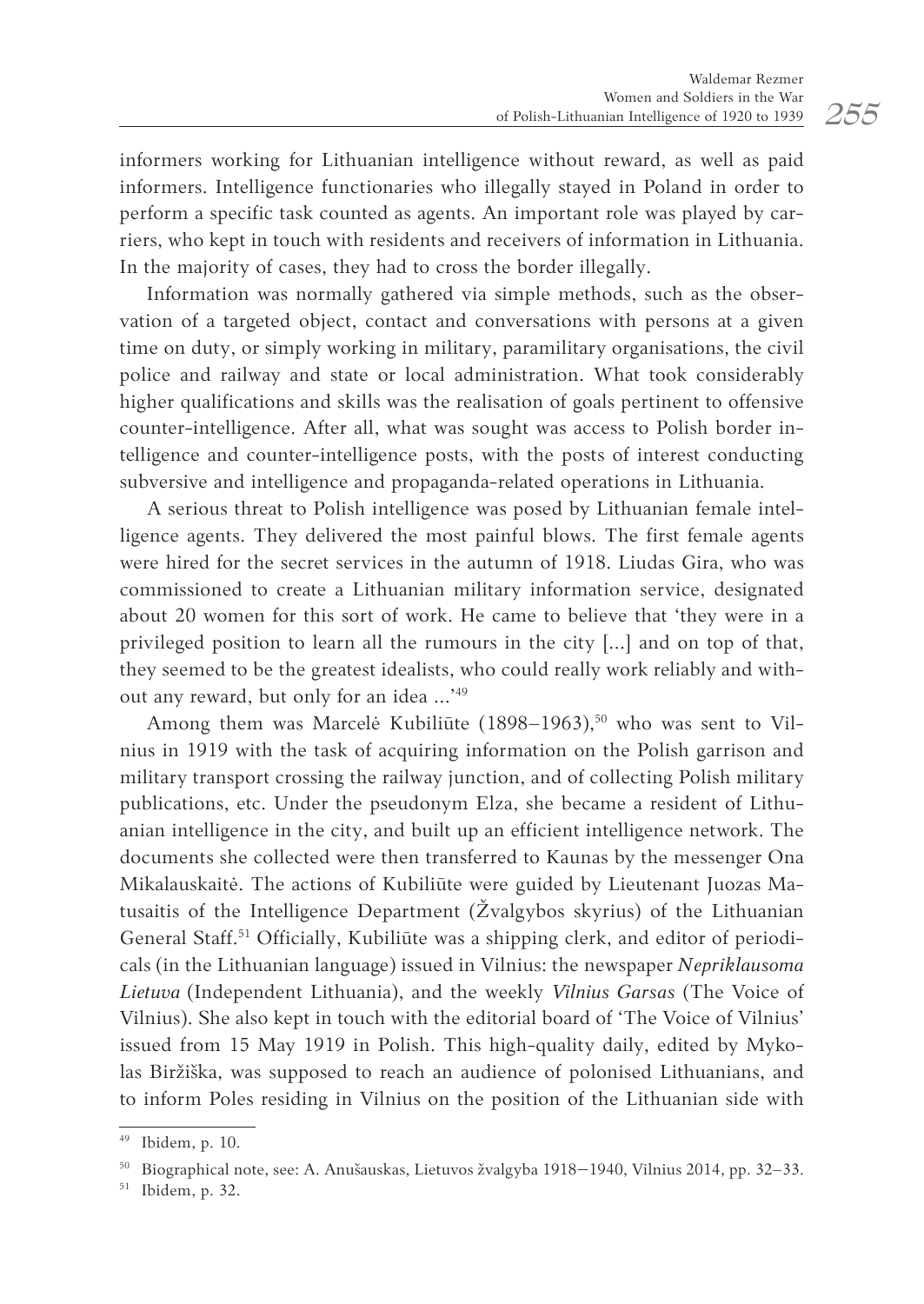respect to the state affiliation of the Vilnius region. In practice, the daily was very unfavourably biased against Polish activities. The director of 'The Voice of Vilnius' was Aldona Čarnackaitė (born 1898), who started her cooperation with intelligence in 1918, when she returned to Lithuania from St Petersburg where she had studied medicine. She lent a helping hand in organising the Lithuanian army; she was secretary to Jonas Basanavičus, the leading activist in the Lithuanian national movement. After the Lithuanian authorities evacuated Vilnius at the end of 1918, she remained in the city and became a confidential assistant of Biržiška.

As editors of periodicals in Vilnius, both women had frequent contact with the censorship section of the Vilnius press of the Branch of the Second Department of the Supreme Command of the Polish Army, then commanded by Captain Marian Kościałkowski. One of the functionaries in the Vilnius branch was Piotr Wróblewski. Since he was trusted by Captain Kościołkowski, he had access to the most secret documents. We do not know exactly when and under what circumstances Wróblewski started his cooperation with Lithuanian intelligence. However, all the evidence points to the hypothesis that it happened due to the influence of Aldona Čarnackaitė in the summer of 1919. That was when the Kaunas district of the Polish Military Organisation (also referred to as POW) headed by Lieutenant Rajmund Kawalec, subordinate to the Branch of the Second Department in Vilnius, was concluding preparations for the uprising in Kowno (Kaunas) in Lithuania, which was supposed to overthrow the government, hostile to Poland, of Mykolas Sleževičius, and to dissolve the Council of Lithuania (Lietuvos Taryba). Wróblewski was well aware of these plans. Nowadays, it is rather difficult to reconstruct the reasons for his actions. Regardless of whether he was driven by material issues, emotional involvement, or an option which cannot be dismissed out of hand, both at the same time, he bragged in the presence of Čarnackaitė that he was a trusted agent of Captain Kościałkowski, and it was on the latter's command that he travelled to Kaunas with special tasks to perform. He maintained that he was aware of Polish military plans for Lithuania, and for a due reward he could forward these plans to the prime minister Sleževičius. Information on his offer reached Kubiliūte, and she in turn, via the carrier Ona Mikolauskaitė, forwarded this information to Kaunas. The Lithuanians accepted the offer, gave Wróblewski the pseudonym Daukantas (Dowkont), and asked for details. Then Wróblewski forwarded to them the news that on 28August an armed attack by the POW was going to take place, endorsed by the members of the Organizacja Strzelców Nadniemeńskich (Nemunas Riflemen's Organisation, OSN). Shortly afterwards, a list of 66 members of the OSN, collected by him from an archive of the Vilnius district of the POW, was captured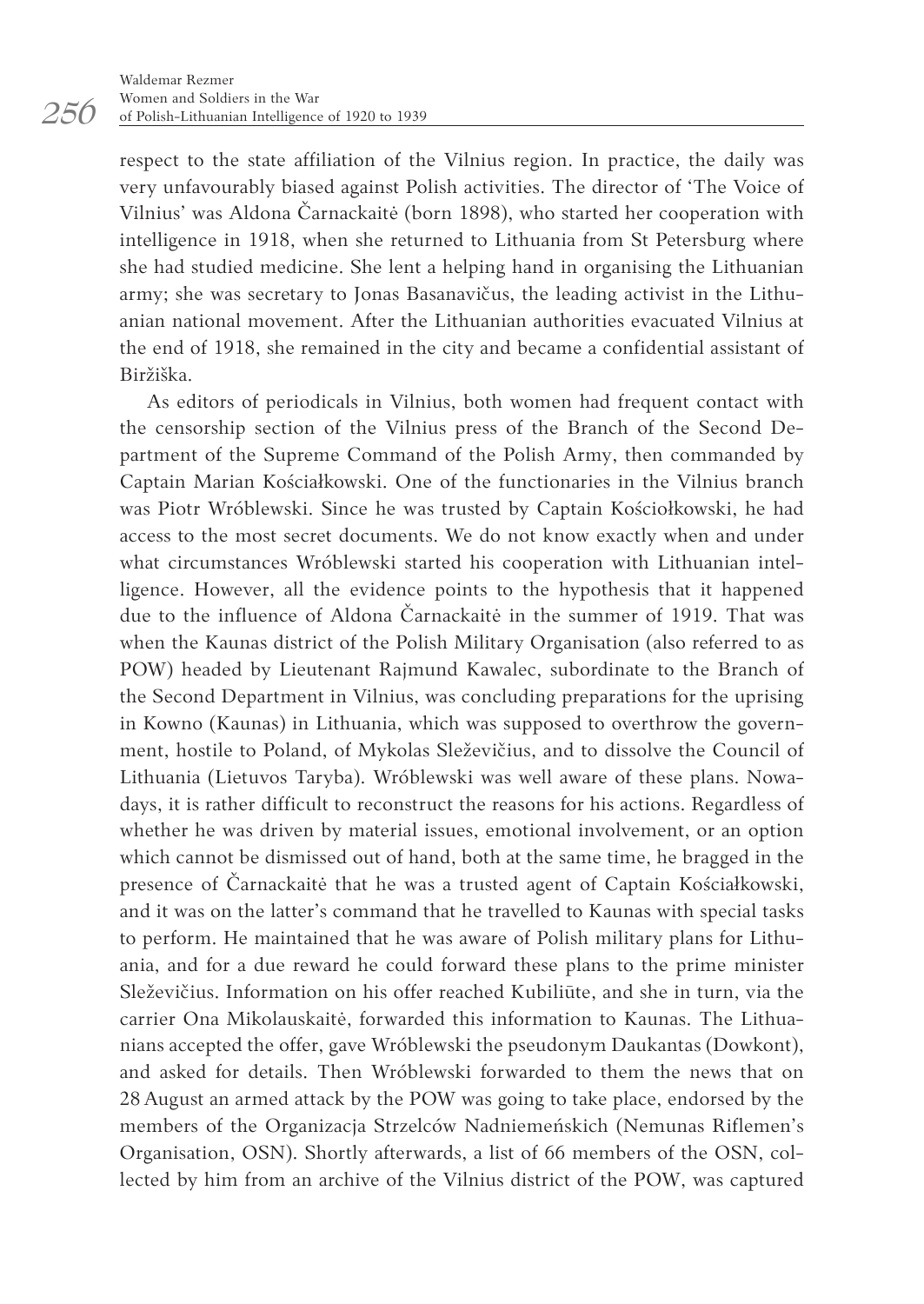by the Lithuanians. Arrests started at night on 28 August, on a command issued by Liudas Gira, the head of the Intelligence Department. About 200 people were detained, including 15 officers. There was no conclusive evidence that they were preparing an uprising. Jurgis Bobelis, one of the officers at the Kaunas headquarters who took part in the liquidation of the conspiracy, wrote: 'We received the information that somewhere in Kaunas there was a whole archive of POW, after the discovery of which everything would be clarified. For some time, we were groping around blindly. We got the information that the archive was stored at Raudondvaris. We travelled there, searched through all the corners, and, having found nothing, came back.'52

In all likelihood, they would not have discovered that archive had 'Daukantas' not lent a helping hand yet again. Realising that at each moment he could get unmasked, on 21 September 1919, Wróblewski took from the files of the branch the next important documents and handed them to Čarnackaitė. From Čarnackaitė, the documents reached Biržiška, who in turn arranged for them to be transported to Kaunas.

It was there that Wróblewski fled. Afterwards, he informed the Lithuanians that the archive of the POW was in Kaunas in the house of Niekraszowie, at 36 Podgórna Street. A department of the headquarters immediately went there, and after a search of many hours, after raking through the garden, they found the documents hidden in a tin kettle. Since they also found a code, what was read off were the names of 369 POW-related individuals, and of 122 Lithuanians who were sympathetic to them. Arrests were made immediately. Among others, the people detained included Kawalec and Stanisław Niekrasz, the chief of the Intelligence Department of the POW.

Aldona Čarnackaitė also had to flee from Vilnius. She went to Kaunas, and several months later, in 1920, she was sent to Berlin to study medicine. She graduated in 1924. For her contribution in the war of independence, and, more specifically, for her contribution to the liquidation of the Polish conspiracy in the Kaunas region, in 1928 she was awarded the most distinguished Lithuanian decoration, the Order of the Cross of Vytis (Vyčio Kryžius).

The role played by Kubiliūte, a Lithuanian intelligence resident of Vilnius, was not revealed in the Wrólbewski affair. Therefore, for almost three more years she was able to run espionage operations with impunity, which she described as follows: 'While working in Lithuanian intelligence, I took advantage of the Polish Major Antoni Jankowski's advances.<sup>53</sup> He occupies a certain rank in the military staff, so is of interest to the Lithuanian Department of the General Staff. Per-

<sup>52</sup> P. Łossowski, Konflikt polsko-litewski 1918–1920, Warszawa 1996, p. 73.

<sup>&</sup>lt;sup>53</sup> There was no Major Antoni Jankowski in the Polish army in the early 1920s. See: Rocznik oficerski [Officer Yearbook] 1923, Warszawa 1923.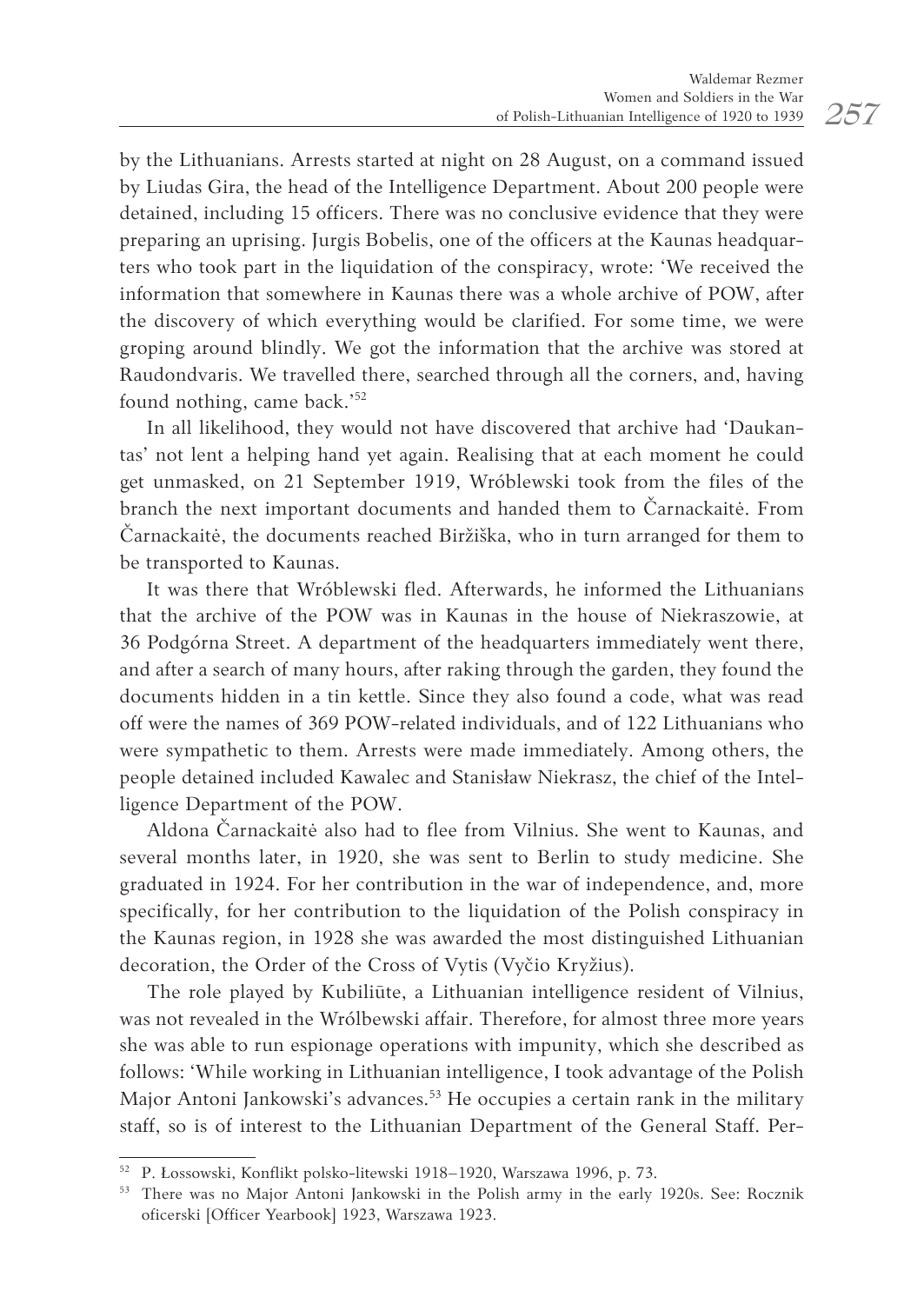forming the tasks imposed by these departments, I remained for a long time in an intimate relationship with Major Jankowski, and at the same time I obtained from him information of interest to Lithuanian intelligence and pertaining to the Polish army.'54 The secret-service nature of Kubiliūte's operations was revealed only in 1922. However, she managed to flee from Vilnius by using fake identity documents bearing the fictitious name of Elżbieta Boniewicz. In Lithuania, she was employed in the Ministry of Foreign Affairs. For her contribution in the war of independence, she was also awarded the Order of the Cross of Vytis in 1928.

It is said that *historia magistra vitae*. However, sadly, this insightful dictum of Cicero's is often forgotten. It seems that the events of 1919 and the period 1920 to 1921 should have stuck in the memories of members of the Second Department. However, that was not the case. Six years later, another huge intelligencerelated scandal took place. This time, the main role was played by Lieutenant Ryszard Grzybowski, the head of the Counter-Intelligence Office of Branch No 1 of the Second Department in Vilnius.

The intelligence-related scandal was initiated in 1924, when the Information Department (Informacijų skyrius) of the Lithuanian General Staff received the information that in Vilnius, one of the members of Polish intelligence was having a vibrant social life. He was seen in the best restaurants almost on a daily basis, often in the company of women. The Lithuanians decided to take advantage of this. Shortly afterwards, in cafés and restaurants in Vilnius, or in the places most frequently visited by the Polish officer, a young, attractive and elegant woman started to appear. Lieutenant Grzybowski immediately turned his attentions to her, and in consequence found the opportunity to get to know her personally. They started to meet more and more frequently, and the restaurant and café bills were paid for by the girl of 'Mr Lieutenant'. All this resulted in a stormy love affair. Soon, violating the work code binding him, Lieutenant Grzybowski started to invite her to his office in the branch in Vilnius. In April 1925, at another thrilling meeting, the Lithuanian agent poured a soporific into his glass. After waking up, Lieutenant Grzybowski noticed that his lover was gone. But he was consumed with fear only when he noticed the absence of the personal files of Polish agents oriented towards Lithuanian affairs. The reckless officer could be tried, and a military court could demand the ultimate punishment, death by firing squad. In this situation, the lieutenant decided that the best solution was to flee to Lithuania. That was what he did. Once there, he forwarded to officers of the Lithuanian Informacijų skyrius all the information he had on the working methods of Polish intelligence in Lithuania; he also informed on all the agents and informers known to him. This in turn allowed Lithuanian counter-intel-

*258*

<sup>54</sup> A. Anušauskas, Lietuvos žvalgyba…, p. 105.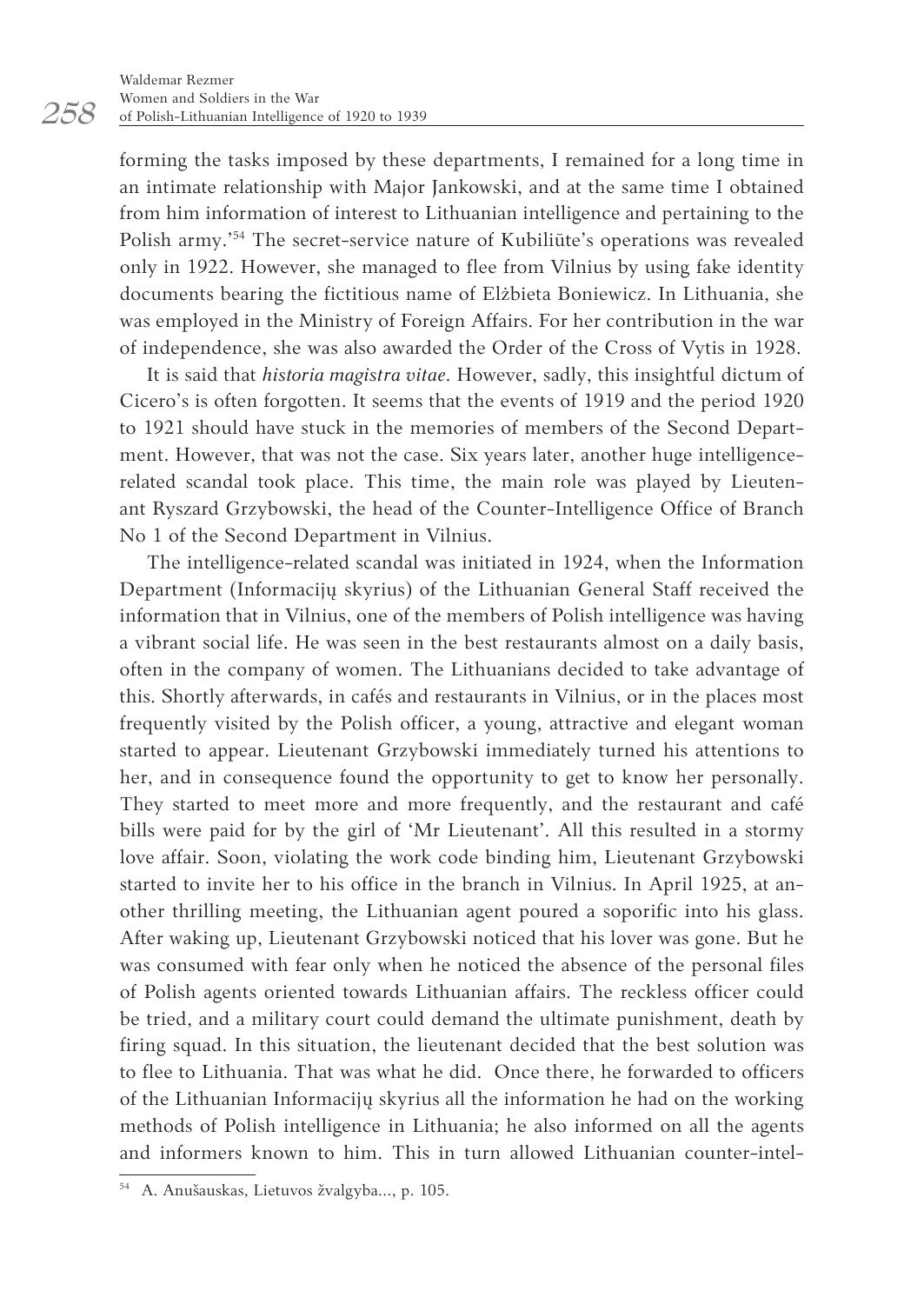ligence to liquidate many Polish intelligence posts, and to arrest many agents. The first information on Lieutenant Grzybowski's escape to Lithuania and on his forwarding secret documents and statements reached Polish intelligence after only a few days. Therefore, he did not have time to warn his agents. The one who survived had to flee from Lithuania. This was one of the biggest and most painful defeats of prewar Polish military intelligence.

The restoration of intelligence structures required time. This task was taken up by Branch No 1 in Vilnius, while taking advantage of the assistance given by the post 'Nord' in Riga. This post boasted a wide array of possibilities for action, since the second intelligence post of the Second Department 'Wiera' operating in Latvia was subordinate to its head. The post was headed by Lieutenant-Colonel Vladimiras Sizychas, who in the period 1919 to 1920 created the Lithuanian secret services, intelligence and counter-intelligence.<sup>55</sup> Acquaintances and contacts Sizychas had among his former colleagues resulted in supplying Polish intelligence with valuable information originating from two major Lithuanian institutions: from the Ministry of Internal Affairs and from the Supreme Staff.

In the middle of 1926, in Lithuania, there were already eight mobile agents and intelligence posts, two of them, 'Krysia' and 'Marta', were in Kaunas, whereas the third one, an emergency post situated on the border, was supposed to take appropriate action under extraordinary circumstances, such as the mobilisation of the Lithuanian armed forces, the concentration of troops, or a military coup d'état, etc.

In 1926, the interests of Polish military intelligence were centred around several issues. The first, and at the same time the most significant, was to observe the changes occurring in the Lithuanian armed forces, state security bodies, and the Lithuanian Riflemen's Union (Lietuvos Šaulių Sąjunga). What aroused special interest was the reduction of the armed forces carried out in Lithuania, with the reduction purportedly amounting to, according to the reports received, a third of overall resources.

In the second half of 1926, the focal point of Polish intelligence was the reorganisation of the army introduced by Mykolas Sleževičius' government. What was recorded and analysed then were all the programme declarations, as well as the public speeches made by the prime minister and the minister of national defence relating to the army. The new chief of the Supreme Staff, Lieutenant-Colonel Kazys Škirpa of the General Staff, also aroused considerable interest.

The intelligence agency of the KOP stated that the minister of national defence, Lieutenant-Colonel Juozas Papečkys, based the reorganisation on the principle of

<sup>55</sup> For more on this issue, see: Ibidem, pp. 19, 22, 24–26.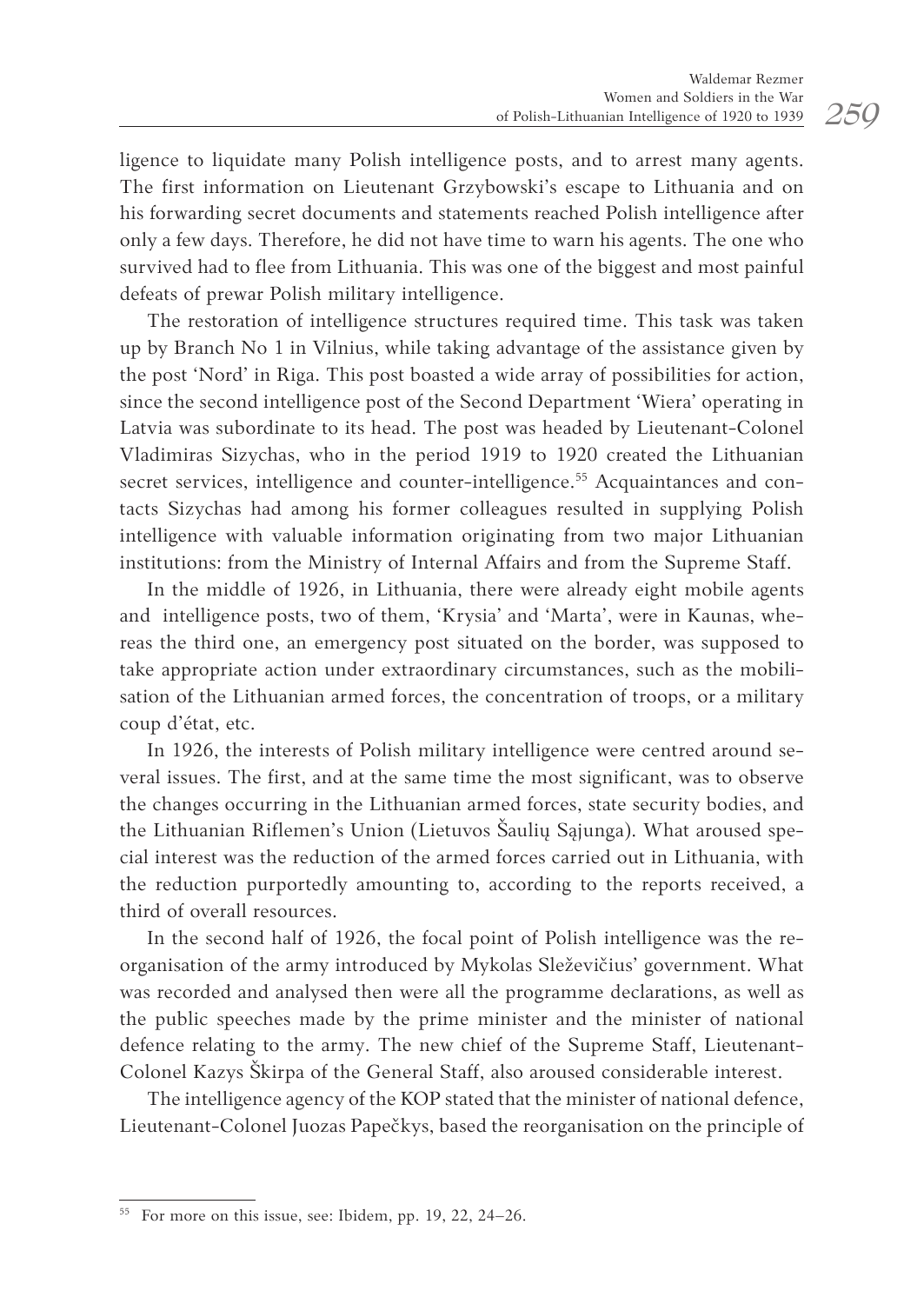'staffs for lines, and not troops of a line, as a supplement for staffs'.<sup>56</sup>They also recorded personnel-related and organisational changes, as well as observing what was happening in military circles, in linear units and in military services. After having analysed the whole programme, and having compared the budget of the Ministry of National Defence from 1926 to the prospective budget planned for 1927, Polish analysts, however, came to the conclusion that '... the reorganisation of the Lithuanian army involves only an apparent reduction, because in place of departments and offices closed down, new ones have emerged.'57

From the spring of 1926, the internal political situation of Lithuania became an object of increased attention by the agencies of the Second Department of the General Staff of the Polish army and of the KOP Intelligence Agency. All this was connected with the forthcoming elections. The actions carried out were aimed at the most thorough penetration of Lithuanian political parties and social organisations, as well as circles which served as their main support. The electoral campaign was also closely watched. The Intelligence Agency of KOP stated that: 'The ruling party, by all possible means, aimed at keeping power in their hands. To this end, the political police received an order to prepare fake left-wing electoral lists in order to sabotage elections. Heads of powiats, following instructions issued in Kaunas, prohibited the organisation of mass meetings; and even when one managed to obtain such a permission, the Christian Democrats dispatched envoys armed with sticks and clubs in order to prevent the insidious workings of the ruling party from being revealed.'58

The Vilnius Branch of the Second Department, in its assessment of 19 May of the state of affairs in Lithuania, stated that: 'The ruling party, the Christian Democrats, was not helped by the votes of the military, with the military voting, pursuant to the order issued by the minister of the MOK [Ministry of State Security], on a par with other citizens.'<sup>59</sup> And the branch prophetically added: 'The ruling party would be ready even to carry out a coup d'etat. That grounds are made for the above possibility is evinced by the fact that troops from various garrisons are drawn to Kaunas under the pretext of participating in a national holiday on the 15th of the present month, which is a practice quite unknown in

*260*

<sup>56</sup> CAW, Oddz. II Szt. Gen., sygn. I.303.4.2035, Komunikat informacyjny nr 3 za czas od 25 VII do 25 X 1926 r. [Information Notice no. 3 for the period between 25 VII to 25 X of 1926] Korpus Ochrony Pogranicza Dowództwo 6 Brygady [Border Protection Corps, the Command of the 6th Brigade]. Vilnius, 25 November 1926, p. 15.

<sup>58</sup> CAW, Oddz. II Szt. Gen., sygn. I.303.4.5281, Komunikat informacyjny nr 2 z dn. 25 VII

<sup>1926</sup> r. Korpus Ochrony Pogranicza. Dowództwo 6 Brygady, p. 26. 59 RGWA–CPH-DK, f. 460, op. 1, t. 107, Meldunek Ekspozytury nr 1 Oddz. II Szt. Gen. O położeniu na Litwie z 19 V 1926 r., k. 85-86 [Report Issued by Branch No 1 of the Second Department of the General Staff on the State of Affairs in Lithuania of 19 May 1926].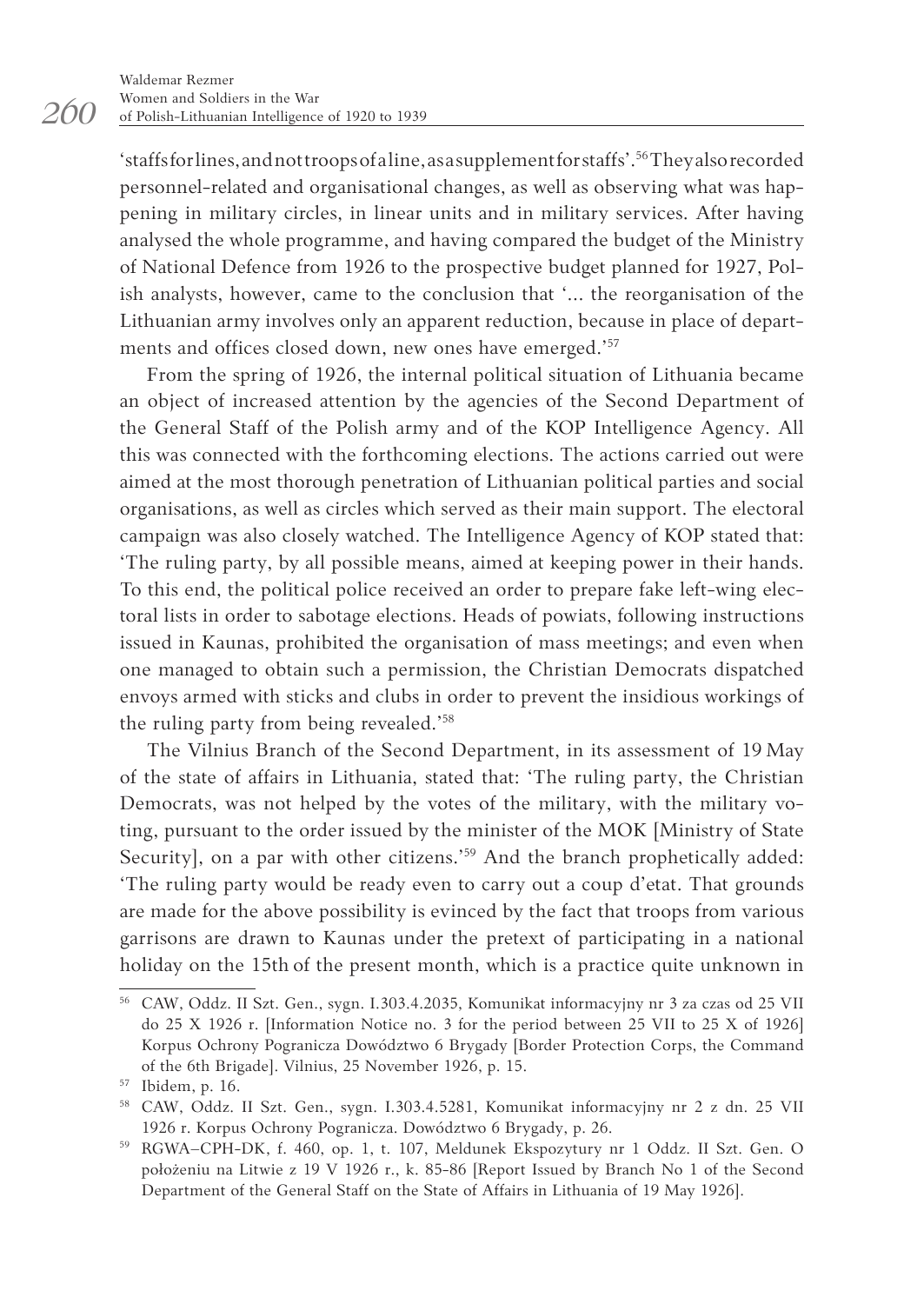previous years, and which, given the financial predicament Lithuania is caught in, cannot be explained solely in ceremonial terms.'60

The enhanced observation of the Lithuanian armed forces in May 1926 was also caused by Józef Piłsudski's military coup. The branch in Vilnius reported that: 'The events in Poland made the Lithuanian government anxious about the overall shape and integrity of its borders, and resulted in Lithuania issuing military and police orders.'<sup>61</sup> However, the branch rightly assessed that: 'The issues should not be perceived as encouraging militant actions, but rather as being of a defensive nature.'<sup>62</sup> And finally, it added: 'The Lithuanian government behaves with great moderation, and put off any offensive actions; by contrast, it strengthens the forces on its border and takes precautionary measures around it. Regardless of the normal strengthening of the border by 1 pp (one infantry regiment), what was increased is the number of district border patrols on some stretches of land by 50% (this applies especially to the stretch of the Vilnius-Trotsky powiat. The behaviour of border patrols is anxious. The guards of the KOP report that the border areas are often illuminated by rockets.'63

In the report that Branch No 1 sent to Warsaw on 19 May, it was stated that: 'The first news of the events happening in Poland, inaccurate, tendentious and grossly exaggerated with respect to material losses in Warsaw, was received in Kaunas only on the 14th of the current month, via Berlin and Riga. The Lithuanian press illuminates the events from Warsaw, while being favourably inclined towards Marshal Piłsudski; as a reason for the upheaval it cites the forlorn economic condition of Poland, after all the issues being raised for some time now.'<sup>64</sup>

In 1926, Lithuanian intelligence hired another woman, Aleksandra Biedrzyńska, a Pole. She was a smuggler of saccharin, tobbaco and clothes. In 1926, she was stopped by a Lithuanian border patrol, which in turn informed intelligence officers of the event. Biedrzyńska was then taken to Kaunas, where she accepted the offer of the job of carrier, taking intelligence-related documents across the 'green' border. She was predisposed to this work since, having been smuggling for so many years, she had got to know the safest routes. She cooperated closely with Stanisław Żłobecki, who, after being released from the Polish army, decided to leave for Kaunas, hoping to get employed there. While illegally crossing the border, he was arrested by a Lithuanian border patrol and taken to Kaunas and put at the disposal of military intelligence. The hearing was con-

<sup>60</sup> Ibidem, k. 87.

<sup>61</sup> Ibidem, k. 85.

<sup>62</sup> Ibidem.

<sup>63</sup> Ibidem, k. 87.

<sup>64</sup> RGWA–CPH-DK, f. 460, op. 1, t. 107, Meldunek Ekspozytury nr 1 Oddz. II Szt. Gen. O położeniu na Litwie z 19 V 1926 r., k. 85-86.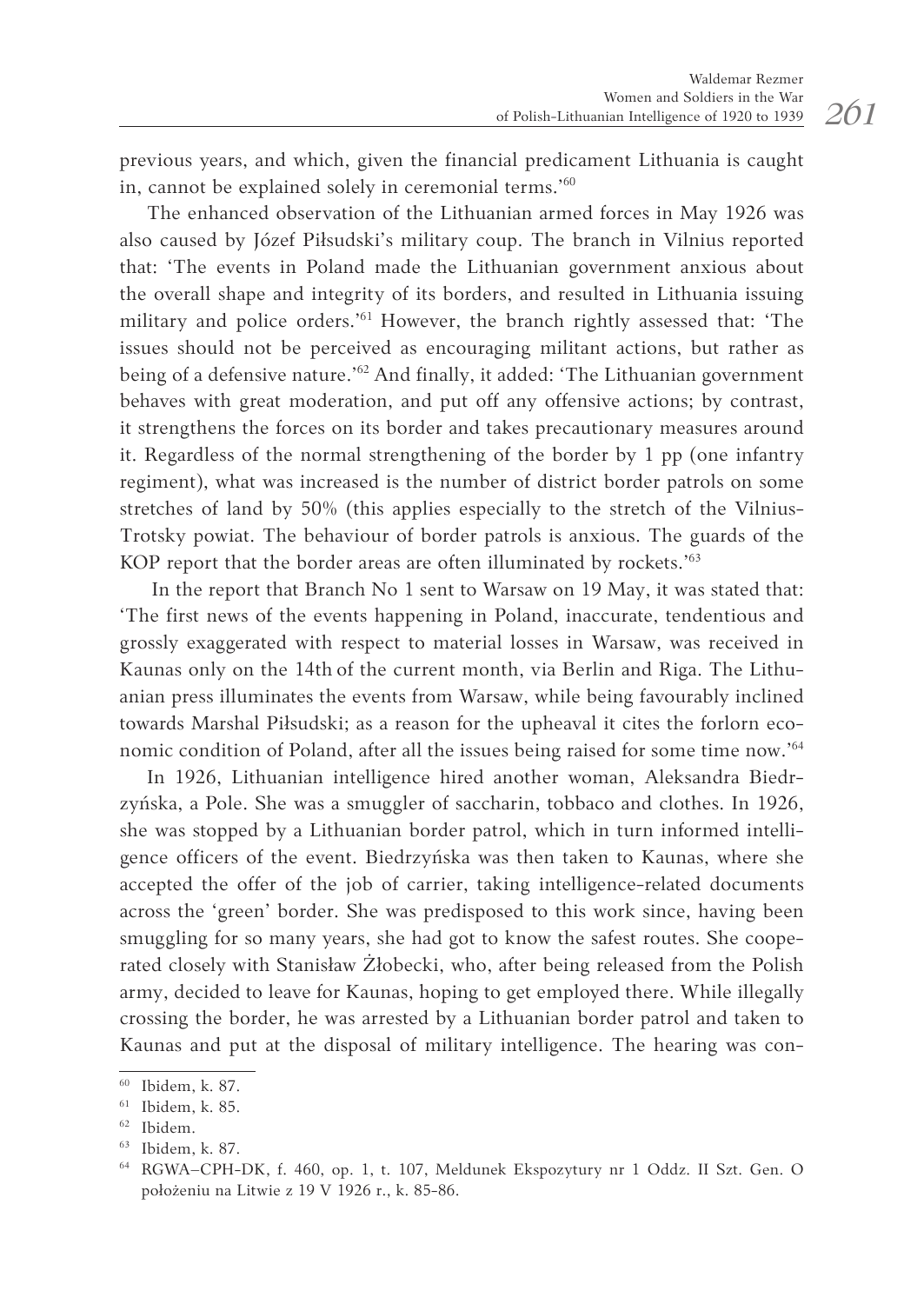ducted by Juozas Matusaitis, who suggested Żłobecki cooperate with Lithuanian intelligence. He was to return to Poland and settle in Vilnius. The offer was accepted. Żłobecki went to Vilnius, and took a job in Sztrall's Café, which enabled him to make the acquaintance of officers of the Vilnius garrison. He passed the information thus acquired on to Biedrzyńska. She, on the other hand, appeared throughout one year (from July 1926 to July 1927), bringing him financial rewards and intelligence-related instructions, and collecting from him the material he managed to obtain. It can be inferred from the statements she was later to make that the material in question was related to the deployment of forces, and to changes occurring there, as well as to military manoeuvres, the organisation of the Riflemen's Union, the deployment of units of the KOP, the arms carried by armoured troops, cavalry and artillery, and the structure of military facilities and roads.65 Whether at his own initiative or on the orders of his handlers in Kaunas, after some time, Żłobecki left for Warsaw, and took a job as a waiter in the Italia café, which was frequented by commissioned officers of the Polish army. On the basis of his observations, he was supposed to identify officers who, due to all sorts of addictions and professional as well as personal problems (of a financial or moral nature), could be susceptible to accepting an offer of cooperation. It can be inferred from the extant documents that Żłobecki was seen in the company of an officer of the Polish army, with both indulging in cocaine consumption at that time. The information obtained via these means was again transferred to Biedrzyńska, who kept coming to Warsaw to collect it. Kazimierz Szumski, a professional smuggler and also her lover, helped her cross the border. In return for the assistance in transferring intelligence-related materials, the Lithuanians tolerated her smuggling activities. On 20 February, Biedrzyńska was arrested and delivered to Polish counter-intelligence (officers of the Independent Information Office of Corps District Command No 1 in Warsaw). During the hearing, she informed on Żłobecki and Szumski, but only the former confirmed his cooperation with Lithuanian intelligence.<sup>66</sup>

From the early 1920s, Lithuanian agents-residents and agents-recruiters tried to get in touch with Lithuanians who were citizens of the Republic doing their mandatory military service in the Polish army. They were also interested in reservists, especially ones who had just completed their military service, or who had just come back from military exercises with the reserve force. Given the chance, they helped them illegally cross the border, and in Lithuania they interviewed them and questioned them in detail on issues which were of interest at

*262*

<sup>65</sup> T. Gajownik, op. cit., p. 240

<sup>66</sup> Ibidem, pp. 240–241.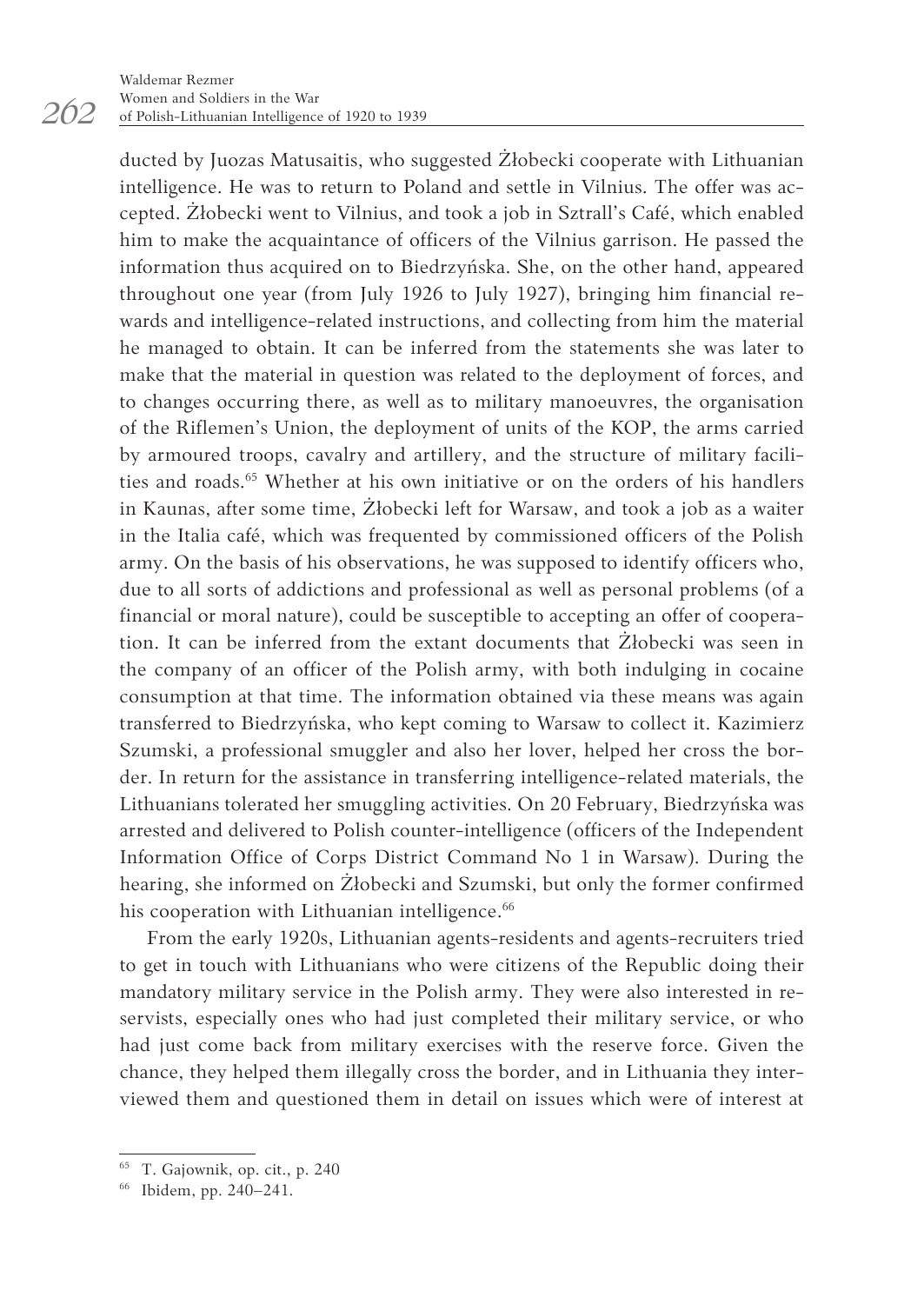any given time to Lithuanian special services. The people who helped reservists into Lithuania and then back to Poland were rewarded financially.

A counter-intelligence report by the Independent Information Office of Corps District Command No 3 in Grodno concerning the year 1933 noted that: 'As one of the distinctive features distinguishing the methods of Lithuanian intelligence from those employed by Soviet intelligence, what strikes us is the gross disparity with respect to their percentage shares of agents who were soldiers on actual duty. Whereas out of 86 agents of Soviet intelligence in 1933, none of them proved to be a soldier on actual duty, Lithuanian intelligence took advantage of the information provided by 7 (seven) privates on actual duty, that is, almost every fourth Lithuanian spy was a soldier on actual duty, a syndrome the remedy of which this Independent Information Office in 1934 will turn its special attention to. Another distinctive feature of the methods of Lithuanian intelligence worth underlining are the facts revealed, the method being the informational exploitation of Lithuanians, by reservists. Lithuanian agents operating in this area start fraternising with non-commissioned officers and privates who are (thanks to the last year of such a privilege) on open-ended leave. And then Lithuanian agents either acquire information directly or take advantage of limited cross-border traffic in such a way that they get intelligence-related information from each reservist who came to Lithuania with a certified agricultural pass-book.'<sup>67</sup>

The Lithuanians were particularly interested in the situation in cross-border areas. That is why the intelligence-related work was centred round, with a few exceptions, the area of DOK No III Grodno, and did not cross the Święcany–Vilnius–Grodno–Suwałki line. In the period 1929 to 1933, four Lithuanian espionage cells were operating in the Suwałki region, four around Święciany, and as many as eight around Vilnius, and five southwest of Vilnius. In the period 1934 to 1935, Lithuanian intelligence cells operated in Łomża (two cells), Augustów (one), Suwałki (one), Grodno (two), Maladzyechna (one), and in Vilnius (11).68

The situation did not change in subsequent years. To a large extent, Lithuanian intelligence was based on information acquired from soldiers. From the counter-intelligence report for the year 1935, we learn that: 'The number of soldiers sextupled, from one in 1934 to six in 1935, including, for the first time,

<sup>67</sup> CAW, Oddział II Sztabu Generalnego, I.303.4.2630, Raport kontrwywiadowczy za rok 1933 Samodzielnego Referatu Informacyjnego DOK III z kwietnia 1934 r. [Counter-Intelligence Report for 1933 of the Independent Information Office of DOK III of April 1934], pp. 9–10.

<sup>68</sup> RGWA–CPH-DK, fond 308, description 7, vol. 55, Opracowanie Oddziału II Sztabu Głównego "Wywiady obce w Polsce. Część I. Ogólne wiadomości o działalności wywiadów obcych w Polsce w okresie 1929-1935 [A Study of the Second Department of the General Staff 'Foreign intelligences in Poland. Part I. General information on the Operations Carried out by Foreign Intelligence in the Period 1929–1935].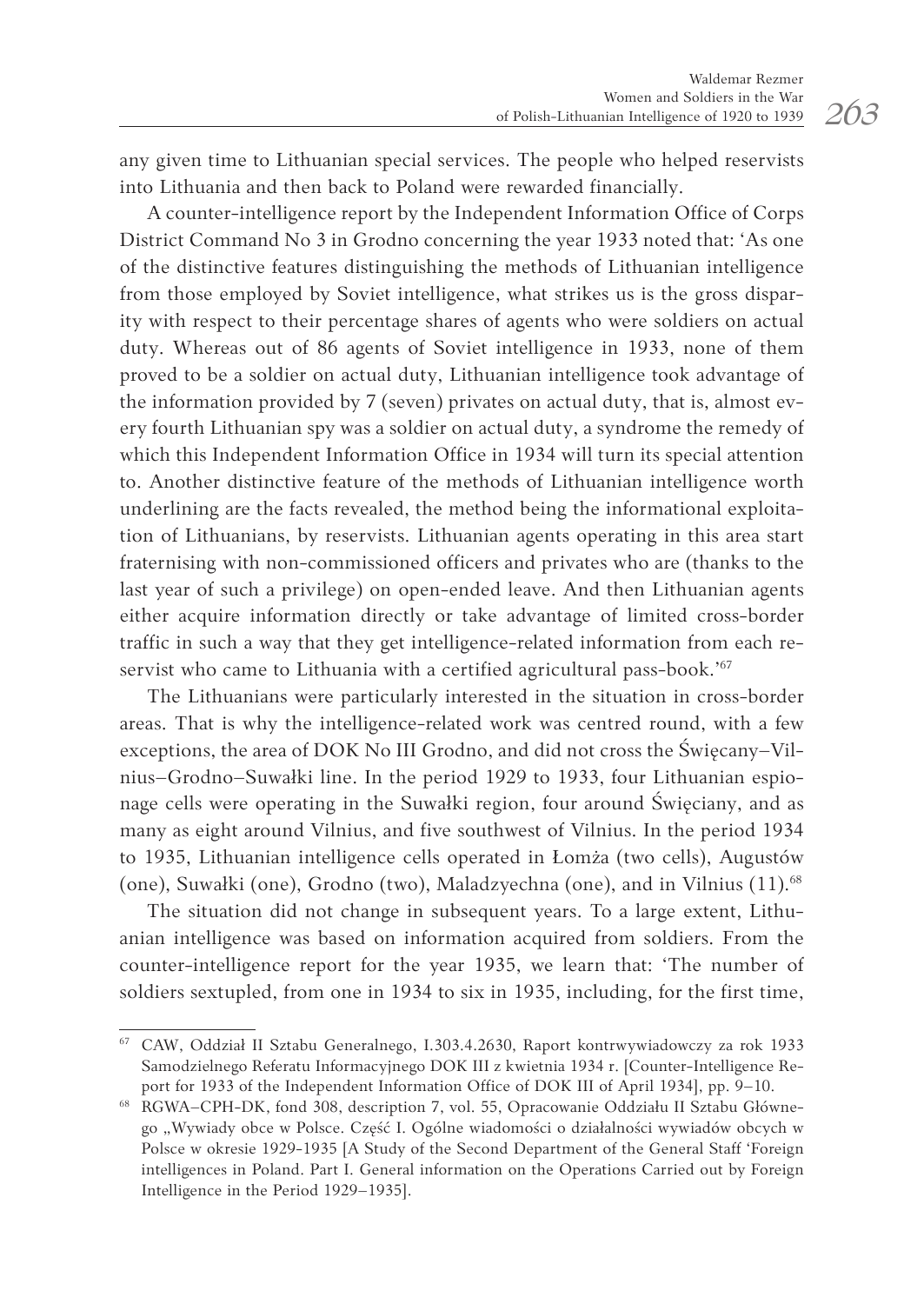a retired commissioned officer. Three out of six are privates, fugitives.<sup>69</sup> Three Lithuanian espionage-related cases result from detaining fugitives from their own troops who supplied Lithuanian intelligence with information on their original troops.'<sup>70</sup>

The report for the year 1936 noted that in 1936, in the area of DOK number III, 44 espionage-related affairs were liquidated with 63 people, out of which what was attributable to Lithuanian intelligence were eight affairs with 14 people.<sup>71</sup> It was underlined that:

Lithuanian spies, Polish citizens, are recruited almost exclusively from among members of the Union for the Liberation of Vilnius,<sup>72</sup> playing a role for Lithuanian intelligence identical to the one played by the Communist Party of Poland for Soviet intelligence. Being to a great degree dominated by the ZWW, most Lithuanian youth constitutes an inexhaustible source, for both the ZWW and also for Lithuanian intelligence, of agents and of information [...] The Lithuanian intelligence network in this area is not complex. Apart from the network of agents-residents, Lithuanian intelligence boasts in our terrain a very dense network of informers working free of charge, with informers usually being Lithuanian princes, students at Stefan Bathory University<sup>73</sup> in Vilnius, male and female teachers in schools for Lithuanian minorities, pupils in the higher grades in Lithuanian gymnasiums in Vilnius and Święciany, and members of legal and illegal Lithuanian organisations [...] it was stated that the administration of the Lithuanian Students' Union of Stefan Bathory University in Vilnius is in possession of an up-to-date list of names of recruits and soldiers-Lithuanians already doing their compulsory military service in the army. The data for these lists, surnames, first names and assignments, is provided to the Lithuanian Students' Union of Stefan Bathory University by the administration of the troops of the Lithuanian St Christopher Association, and by directors of Lithuanian reading rooms. The students doing their military service and the Lithuanian intelligentsia are ordered by the Temporary Lithuanian Committee to concentrate soldiers-Lithuanians, mainly villagers, into 'unofficial' circles in the area in which they are doing their military service. Recruits-Lithuanians, properly formed before recruitment, after

<sup>69</sup> CAW, Oddział II Sztabu Generalnego, I.303.4.2630, Raport kontrwywiadowczy za rok 1935 Samodzielnego Referatu Informacyjnego DOK III, pp. 8–9.

<sup>70</sup> Ibidem, p. 18.

<sup>71</sup> CAW, Oddział II Sztabu Generalnego, I.303.4.2630, Raport roczny K.W. za rok 1936 [An Annual Report of Counter-Intelligence for 1936] Samodzielnego Referatu Informacyjnego DOK III, p. 1.

<sup>&</sup>lt;sup>72</sup> Hereinafter also referred to as 'ZWW'.<br><sup>73</sup> Vilnius University, then called Stefan Bathory University.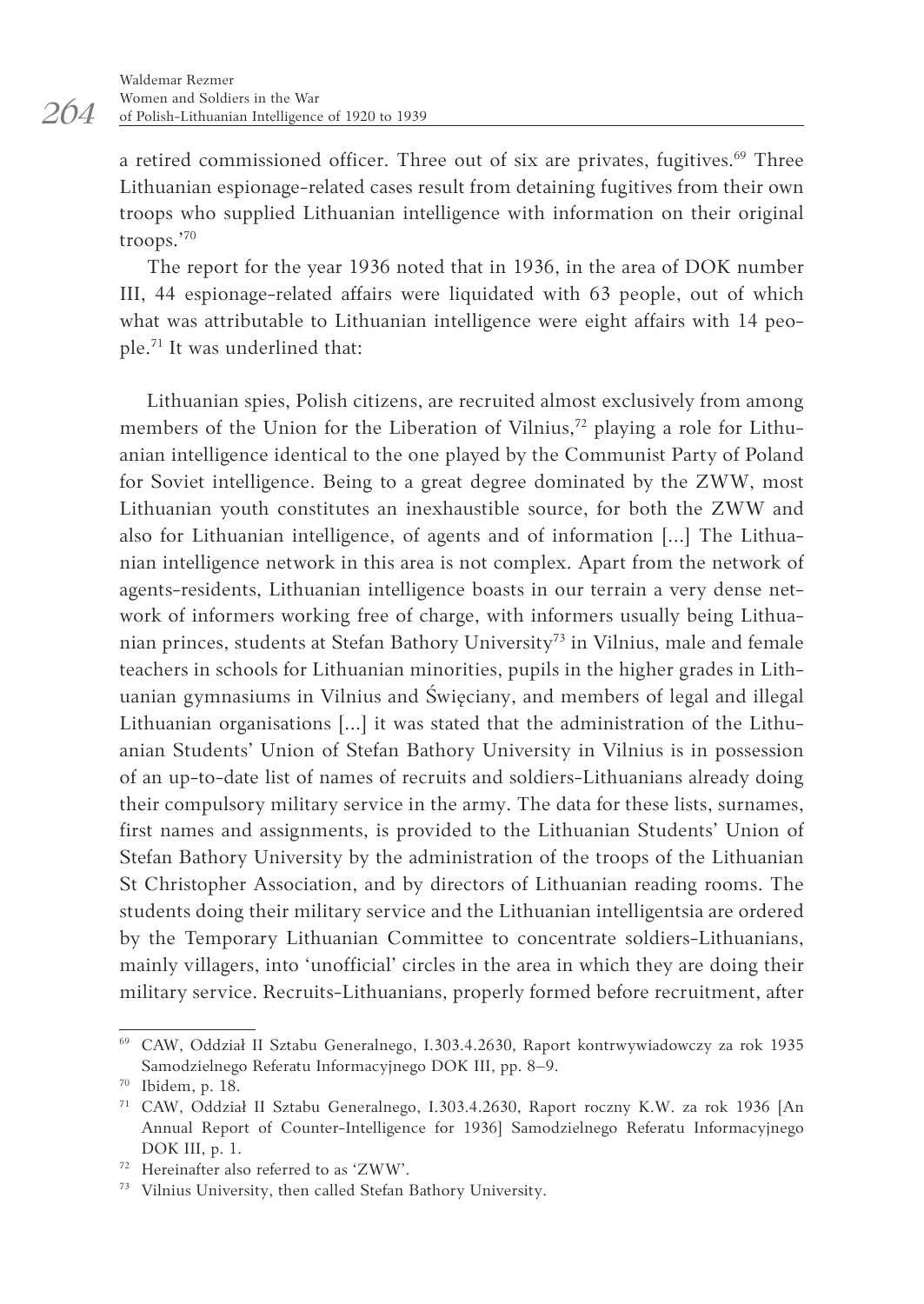joining the army, carefully watch the organisation and the course of military service, equipment, training programmes, the personnel of headquarters, and autumn exercises. They constantly keep in touch (personally, which implies leave, and correspondence-wise) with members of the ZWW, and simultaneously with members of the Lithuanian Students' Union of Stefan Bathory University in Vilnius, and they transfer the acquired military secrets to the latter, with those students in turn passing the information obtained to Lithuanian intelligence. What applies at this point are affairs liquidated by the Independent Information Office of Corps District Command No III of Corporal Szymkunas, shot in 1931; Sergeant Kołacz, sentenced in 1931 to eight years in prison; Bombardier Litwinowicz Michał, shot in 1932; Bombardier Bakanowski Józef, shot in 1933; the affairs of the students of Stefan Bathory University: Żołdak's,<sup>74</sup> Łukjański's, liquidated in 1935, the affair of Balulis, a teacher in the Lithuanian school, the affair being liquidated in 1935, and many others. Some Lithuanians, members of the WFPW75 organisation, also constitute a source of information for Lithuanian intelligence. Lithuanian intelligence is directly interested in learning about the following:

- garrisons bordering Lithuania (Suwałki, Augustów, Białystok, Grodno, Lida (due to five air regiments), Vilnius, Naujoji Vilnia and Nowe Święciany; units of the KOP from the personnel of the 'Grodno' and 'Wilno' brigades;
- organisations for civil defence training (POW, Strzelec, Krakus);
- Polish socio-cultural organisations in the Vilnius region, the Grodno region and the Suwałki region;
- Lithuanian emigré organisations into which Lithuanian intelligence puts provocateurs to control and then dismantle the organisations from within.

Furthermore, in this area, Lithuanian intelligence is laying the grounds for subversive underground rebellion organisations, which, at the right moment, could stab us in the back.<sup>76</sup>

Officers of Polish counter-intelligence stressed the fact that, as far as watching the Polish army was concerned, there was:

<sup>74</sup> Kazimierz Żołdak, a communist and at the same time a Lithuanian spy arrested by the Independent Information Office of DOK number III. CAW, Oddział II Sztabu Generalnego, I.303.4.2630, Raport roczny K.W. za rok 1936 Samodzielnego Referatu Informacyjnego DOK III, p. 54.

<sup>75</sup> This abbreviation stands for the National Office of Physical Education and Civil Defence Training.

<sup>76</sup> CAW, Oddział II Sztabu Generalnego, I.303.4.2630, Raport roczny K.W. za rok 1936 Samodzielnego Referatu Informacyjnego DOK III, pp. 50–52.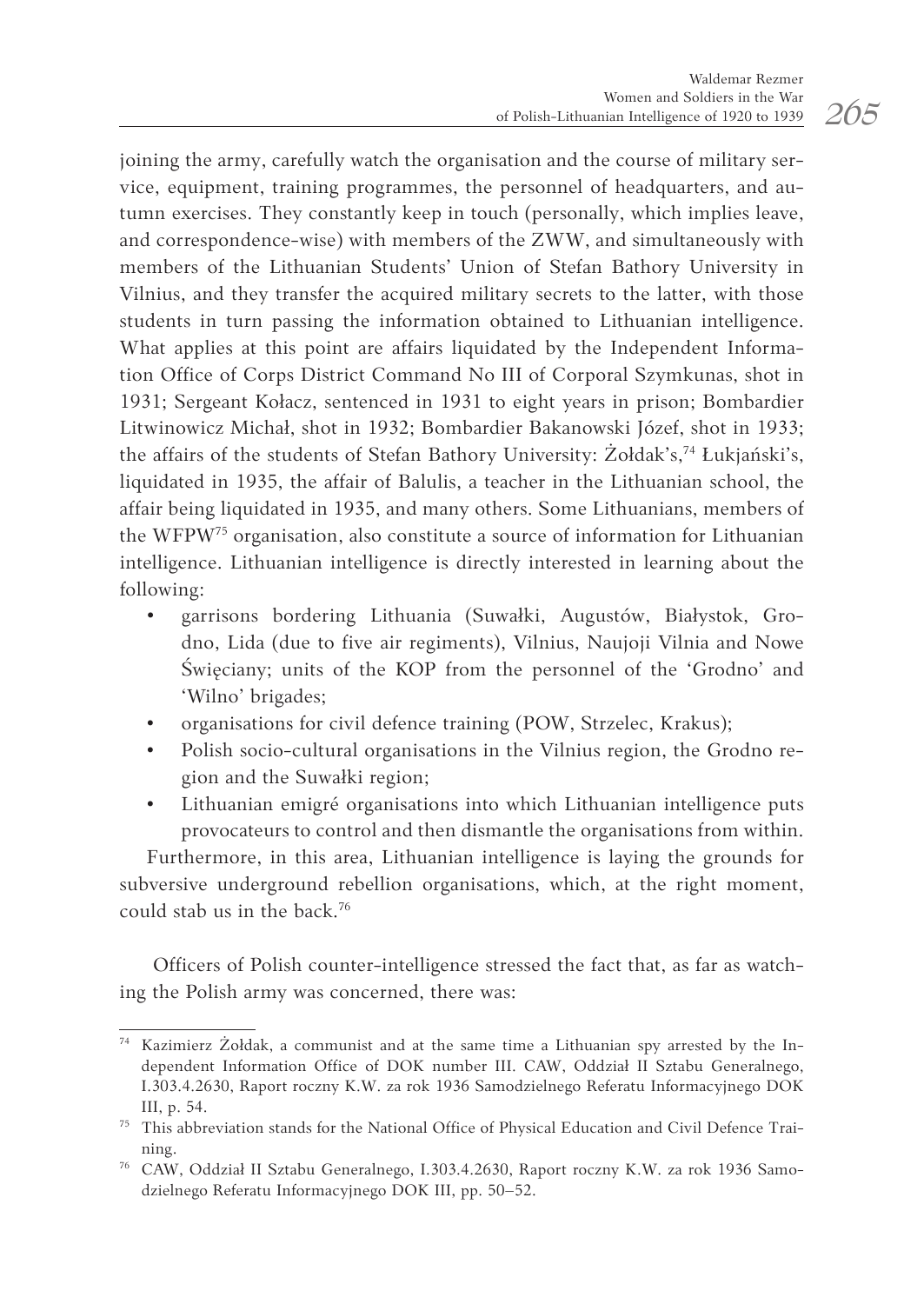*266*

Cooperation between Lithuanian intelligence and the USSR, supplanting that between Lithuanian and German intelligence, which in turn remained operative until the Lithuanian-German conflict over Klaipėda.<sup>77</sup> For this reason, the direct interests of Lithuanian intelligence are centred around the Polish-Lithuanian border; however, the cooperation between Lithuanian and Soviet intelligence means that Lithuanian intelligence, via its agents and informers, collects indisputable information, which is then passed on to Soviet intelligence, with the information being collected from all areas across which its agents and informers are scattered, that is, both from the Polish-Lithuanian border and from the interior of Poland; for instance, from garrisons in which Lithuanian soldiers are serving. This circumstance means that entities interested in combating Lithuanian intelligence are all corps districts which had Lithuanians in its troops [...] This year, I stated that Lithuanian intelligence encounters major difficulties in running intelligence operations, which applies to, say, the garrison of Vilnius. The recently employed method of systematically deploying Lithuanian recruits in military units situated in the interior of the Republic made Lithuanian intelligence lose the ability to expose its own troops from within, especially in Vilnius.<sup>78</sup>

In the last few years before the outbreak of the war, Lithuanian intelligence 'kept around Polish borders some agents "solicitors", whose task was to get across to Lithuania reservists returning from the army after completing either their respective compulsory military service or military exercises by the reserve force, after all of which they are entitled to a reward amounting to 80 litas for a non-commissioned officer and 50 litas for a private.'<sup>79</sup> After collecting information from fugitives, Lithuanians trained them and deployed them in Latvia, and thence they returned to Poland as agents of Lithuanian intelligence.<sup>80</sup>

It was also noted that Lithuanian intelligence started 'applying the "chain" method in the organisation of residents in military units, with the method consisting in that the military resident who was finishing being on actual duty was obliged, in order to maintain the continuity of the reconnaissance of a given unit, to recruit his successor from a younger year group and make him stay in the troops.'<sup>81</sup>

<sup>77</sup> Ibidem, p. 54.

<sup>78</sup> Ibidem, pp. 55–56.

<sup>79</sup> RGWA–CPH-DK, fond. 308, description 7, vol. 60, Szefostwo Wywiadu Korpusu Ochrony Pogranicza. Raport kontrwywiadowczy za rok 1937. Cz. I. Szpiegostwo obce w pasie ochrony KOP i własna kontrakcja [The Administration of the Intelligence of the Border Protection Corps. A Counter-Intelligence Report for 1937. Part I: Foreign Espionage in the Protective Belt of KOP and Counter-Activity], p. 69.

<sup>80</sup> Ibidem, p. 70.

<sup>81</sup> Ibidem.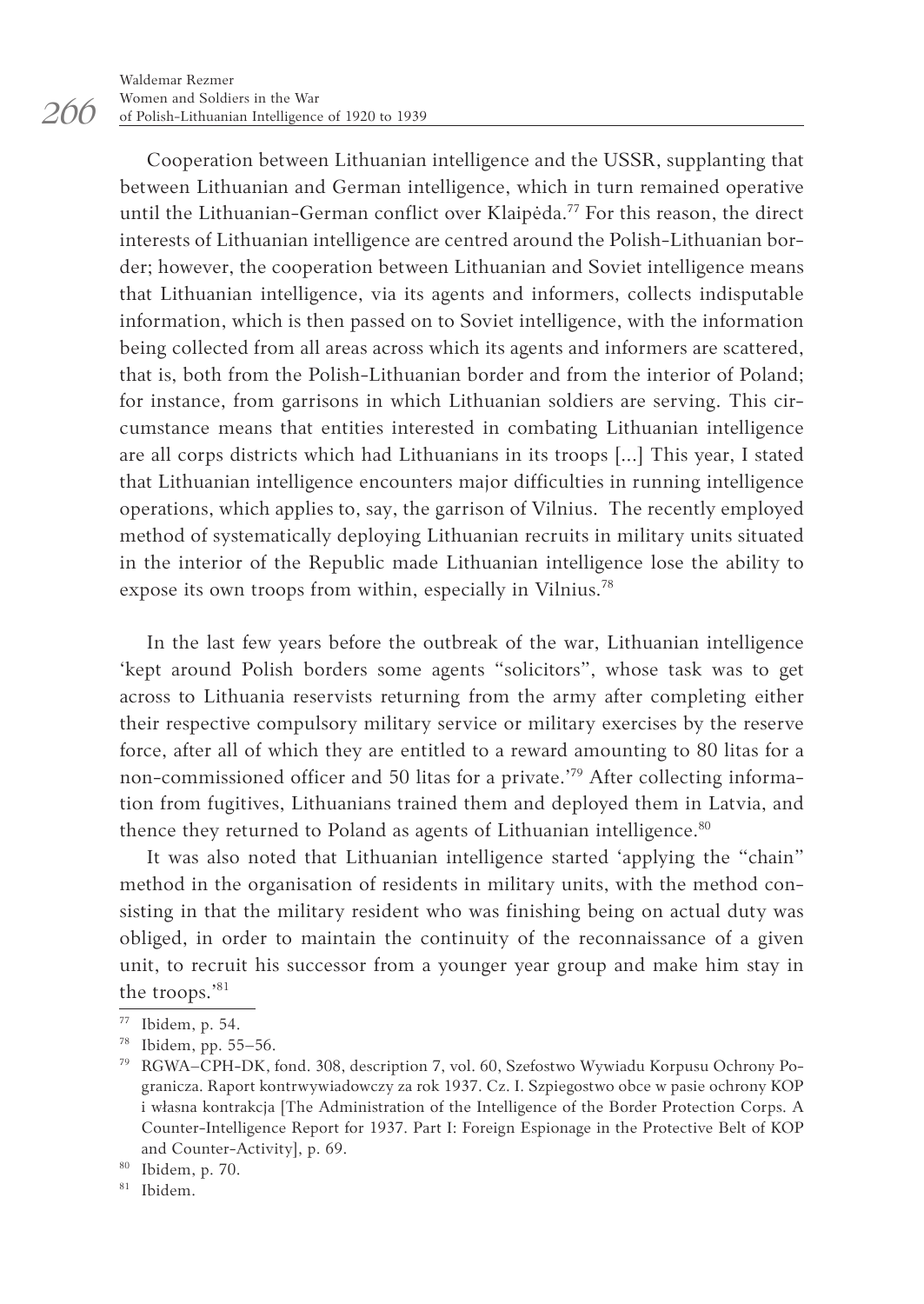However, there is no document to indicate the number of Lithuanians who did their mandatory service in the Polish army in the period 1923 to 1939.

Assuming that, on an annual basis, 300 young Lithuanians were conscripted, it is easy to calculate that such training might apply overall to 5,000 Lithuanians. Each of them could potentially constitute a source of valuable information for Lithuanian intelligence.

The Polish-Lithuanian intelligence war that waged in the period 1920 to 1930 is still relatively little explored. In Polish historiography, we can find only a few valuable publications which devote attention to the subject. This state of affairs is understandable. For several dozen years, there has been no access to the material of the Second Department of the General Staff of the Polish army. The situation in Lithuania looks similar, where the Soviet authorities disabled access to archival materials generated by the Lithuanian special services in the interwar period. However, there is no shadow of doubt that investigating this topic is important, not only for epistemic reasons, but also for practical ones, in order to understand what hindered all the attempts to normalise the relationship between interwar Poland and Lithuania, and why both states literally erected a barrier between each other, the symbols of which, right up to 1938, were removed railway tracks and broken roads, now covered in volunteers, grass, moss and weeds.

References:

### I. Sources:

Centralne Archiwum Wojskowe, Oddział II Sztabu Generalnego,

- Российский Государтьенный Военный Архив (Rosyjskie Państwowe Archiwum Wojskowe RGWA), Центр Хранения Истоpико-Дokyментальных Коллекции (Centrum Przechowywania Historyczno-Dokmentalnych Kolekcji - (CPH-DK) w Moskwie:
	- fond 308, opis 4, tom 19,
	- fond 308, opis 4, tom 108,
	- fond 308, opis 7, tom 55,
	- fond 308, opis 19, tom 12,
	- fon 460, opis 1, tom 107.
	- *Rocznik oficerski 1923,* Warszawa, 1923.
	- *Wojsko litewskie*. Opracował Oddział II Sztabu Generalnego, Warszawa, 1925.

## II. Studies:

Anušauskas Arvydas, *Lietuvos slaptosios tarnybos (1918–1940),* Vilnius 1993.

Anušauskas Arvydas, *Lietuvos žvalgyba 1918–1940,* Vilnius 2014.

Budrys Jonas, *Kontržvalgyba Lietuvoje,* New York 1967.

Ćwięk Henryk, *Zarys działalności wywiadu litewskiego na polskim pograniczu w latach trzydziestych,*  Warszawa 1994.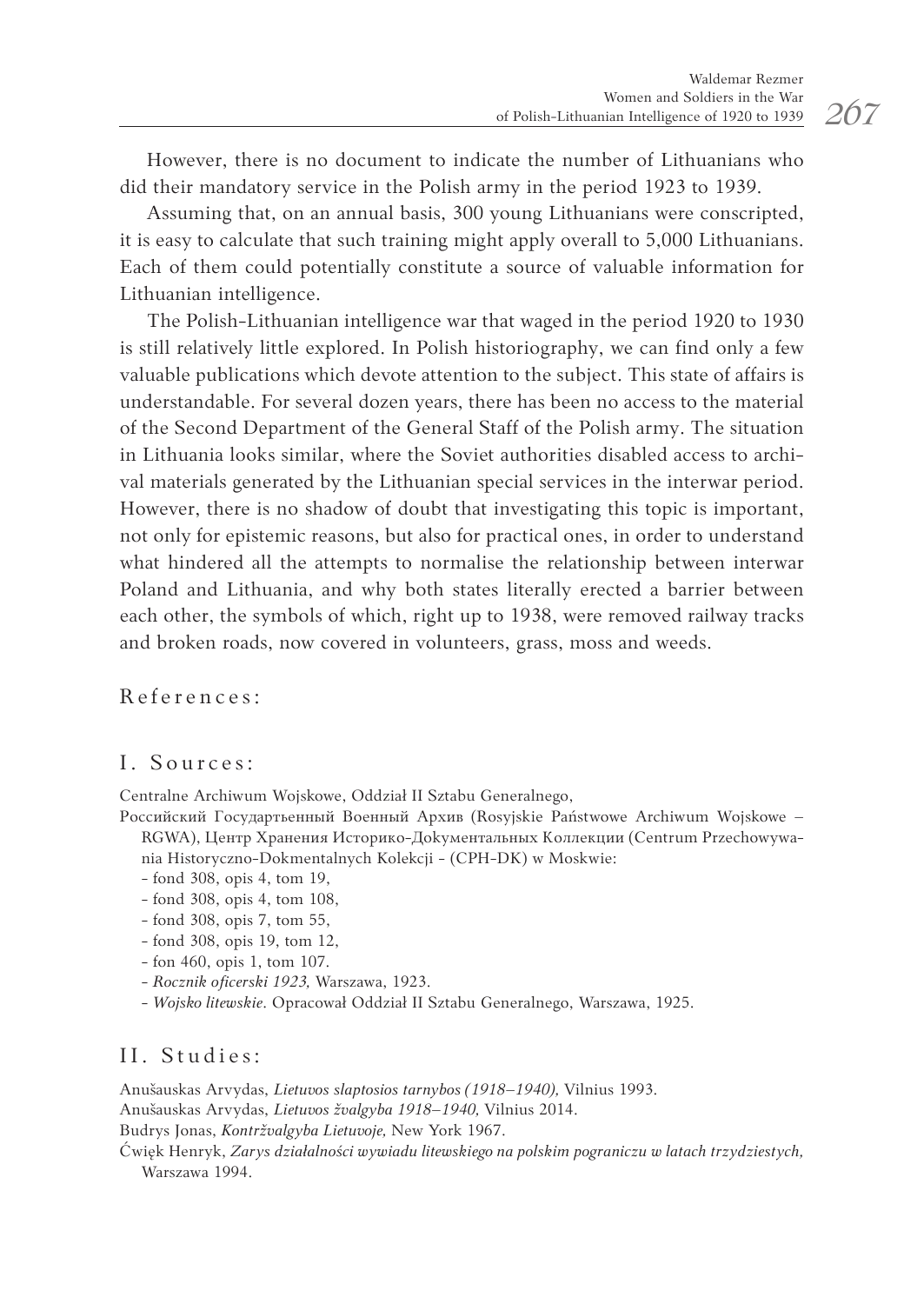- Dominiczak Henryk, *Granica wschodnia Rzeczypospolitej Polskiej w latach 1919-1939*, Warszawa 1992.
- Gajownik Tomasz, *Tajny front niewypowiedzianej wojny. Działalność polskiego wywiadu wojskowego na Litwie w latach 1921-1939,* Warszawa 2010.
- *Informator o zasobie archiwalnym Centralnego Archiwum Wojskowego.* Praca zbior. pod red. Natalii Bujniewicz, Warszawa 2008.
- Jabłonowski Marek, Prochwicz Jerzy, *Wywiad Korpusu Ochrony Pogranicza 1924-1939,* Warszawa 2002/2003.
- Kopczyk Henryk, *Niemiecka działalność wywiadowcza na Pomorzu 1920-1933,* Gdańsk 1970.
- Kozaczuk Władysław, *Bitwa o tajemnice. Służby wywiadowcze Polski i Rzeszy Niemieckiej 1922-1939,*  Warszawa 1977.
- *Lietuvos kariuomenės karininkai 1918–1953,* T. I-X, Vilnius 2001–2015.
- Łossowski Piotr, *Kłajpeda kontra Memel. Problem Kłajpedy w latach 1918-1939-1945,* Warszawa 2007.
- Łossowski Piotr, *Konflikt polsko-litewski 1918–1920,* Warszawa 1996.
- Łossowski Piotr, *Po tej i tamtej stronie Niemna. Stosunki polsko-litewskie 1883-1939,* Warszawa 1985.
- Łossowski Piotr, *Stosunki polsko-litewskie 1918-1920,* Warszawa 1966.
- Łossowski Piotr, *Stosunki polsko-litewskie 1921-1939,* Warszawa 1997.
- Makowski Bronisław, *Litwini w Polsce 1920-1939,* Warszawa 1986.
- Misiuk Andrzej, *Służby specjalne II Rzeczypospolitej,* Warszawa 1998.
- Nałęcz Tomasz, *Polska Organizacja Wojskowa 1914-1918,* Wrocław–Warszawa–Kraków–Gdańsk– Łódź 1984.
- Pepłoński Andrzej, *Kontrwywiad II Rzeczypospolitej,* Warszawa 2002.
- Pepłoński Andrzej, *Wywiad a dyplomacja II Rzeczypospolitej,* Toruń 2004.
- Rezmer Waldemar, *Litwini w Wojsku Polskim 1920-1939,* w: *Od armii komputowej do narodowej.* T. II: *Dzieje militarne Polski i jej wschodnich sąsiadów od XVI do XX wieku.* Pod red. Macieja Krotofila i Aleksandra Smolińskiego, Toruń 2005, s. 253-266.
- Skóra Wojciech, *Działalność gdańskiej ekspozytury polskiego wywiadu wojskowego w latach 1920- 1930 (Pomorze Zachodnie, Prusy Wschodnie i Wolne Miasto Gdańsk),* Poznań 2011.
- Skóra Wojciech, *Pierwsze lata działalności polskiego wywiadu wojskowego w Wolnym Mieście Gdańsku (1920-1925),* "Zapiski Historyczne" 2005, z. 1, s. 55-65.
- Skóra Wojciech, *Służba konsularna Drugiej Rzeczypospolitej. Organizacja, kadry i działalność,* Toruń 2006.
- Skóra Wojciech, *Współpraca polskiego wywiadu z placówkami Ministerstwa Spraw Zagranicznych (1921-1923), "Przegląd Historyczno-Wojskowy" 2005, nr. 1, s. 109-126.*
- *Sztab Generalny (Główny) Wojska Polskiego 1918-2003.* Red. Tadeusz Panecki, Franciszek Puchała, Jan Szostek, Warszawa 2003.
- Szymanowicz Adam, *Na tajnym froncie polsko-niemieckim. Polski wywiad w Prusach Wschodnich 1918-1939,* Gdynia 2013.
- Widacki Jan, *Wywiad litewski w latach trzydziestych XX wieku jako przeciwnik wywiadu Korpusu Ochrony Pogranicza, "Wojskowy Przegląd Historyczny" 1995, nr. 3-4, s. 85-94.*